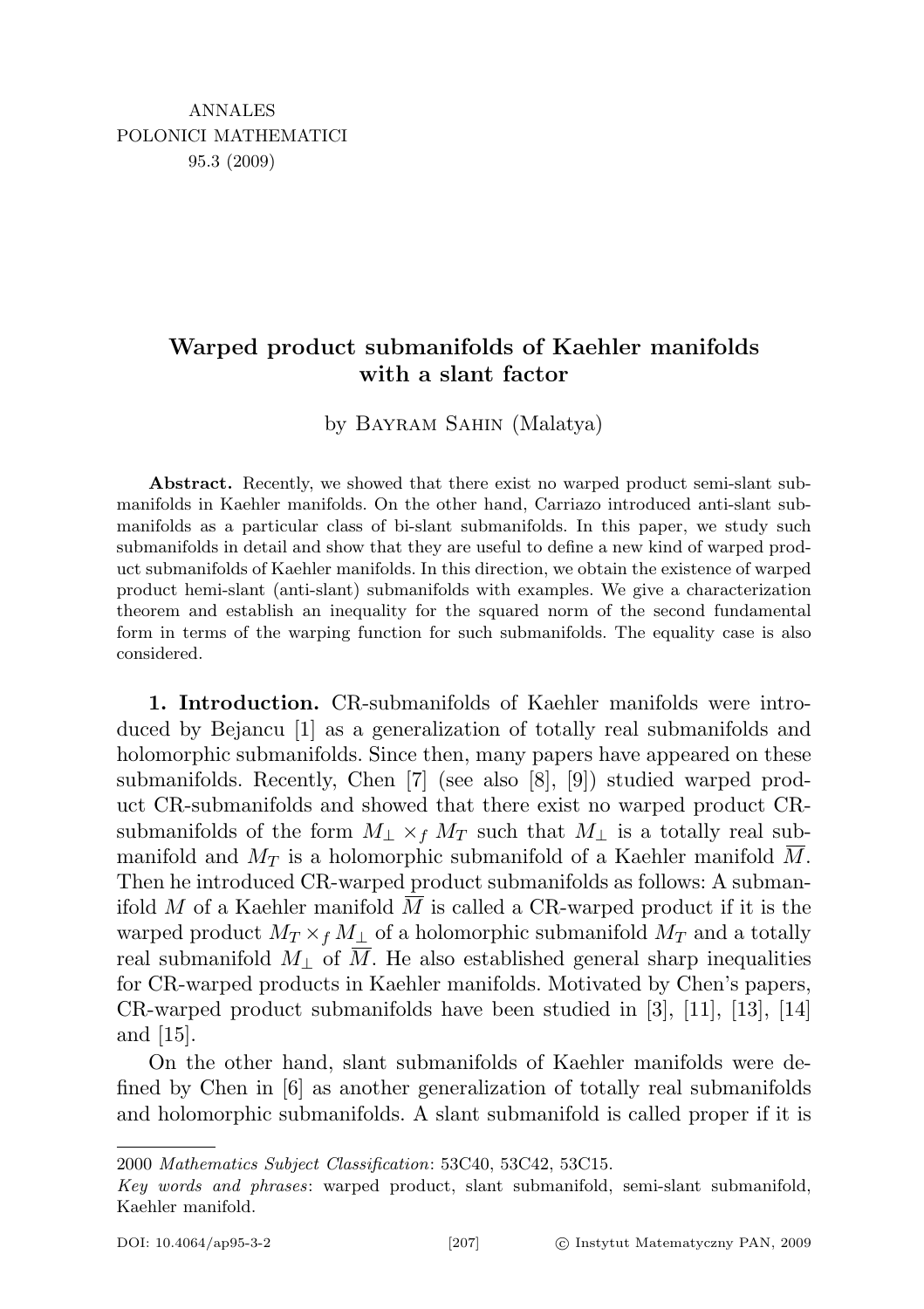neither totally real nor holomorphic. We note that there exists no inclusion relation between proper CR-submanifolds and proper slant submanifolds. In [16], N. Papaghiuc introduced a class of submanifolds, called semi-slant submanifolds; this class includes the CR-submanifolds and slant submanifolds. In [17], we proved that there do not exist warped product semi-slant submanifolds of the forms  $M_T \times_f M_\theta$  and  $M_\theta \times_f M_T$ , where  $M_T$  is a holomorphic submanifold and  $M_{\theta}$  is a proper slant submanifold of a Kaehler manifold  $M$ . Therefore we ask the following question:

## Are there any warped product submanifolds of Kaehler manifolds with a slant factor?

To answer this question in the affirmative, we consider the class of antislant submanifolds defined by Carriazo [5] and show the existence of warped product anti-slant submanifolds in Kaehler manifolds. For reasons to be explained later, we prefer to use the name hemi-slant submanifold instead of anti-slant submanifold. We observe that this new class also includes proper slant and CR-submanifolds and there exists no inclusion relation between proper semi-slant submanifolds and proper hemi-slant submanifolds.

The paper is organized as follows: In Section 2, we present the basic background needed for this paper. In Section 3, we define hemi-slant submanifolds and observe that there exists no inclusion relation between the classes of semi-slant submanifolds (in the sense of Papaghiuc) and hemi-slant submanifolds. After giving two characterization theorems for hemi-slant submanifolds, we investigate the geometry of leaves of distributions which are involved in their definition. In Section 4, we prove that there do not exist warped product submanifolds of the form  $M_\perp \times_f M_\theta$  such that  $M_\perp$  is a totally real submanifold and  $M_{\theta}$  is a proper slant submanifold of a Kaehler manifold  $M$ . In Section 5, we consider warped product submanifolds of the form  $M_{\theta} \times_f M_{\perp}$  in Kaehler manifolds, give examples and a characterization theorem. We also obtain an inequality for the squared norm of the second fundamental form in terms of the warping function for warped product hemi-slant submanifolds. The equality case is also considered. The paper contains several examples.

In this paper, we assume that every object at hand is smooth and the dimension of a Kaehler manifold always means the complex dimension, unless otherwise stated.

**2. Preliminaries.** Let  $(\overline{M}, g)$  be a Kaehler manifold. This means [18] that  $\overline{M}$  admits a tensor field J of type  $(1,1)$  on  $\overline{M}$  such that, for all  $X, Y \in$  $\Gamma(T\overline{M})$ , we have

(2.1) 
$$
J^2 = -I, \quad g(X, Y) = g(JX, JY), \quad (\overline{\nabla}_X J)Y = 0,
$$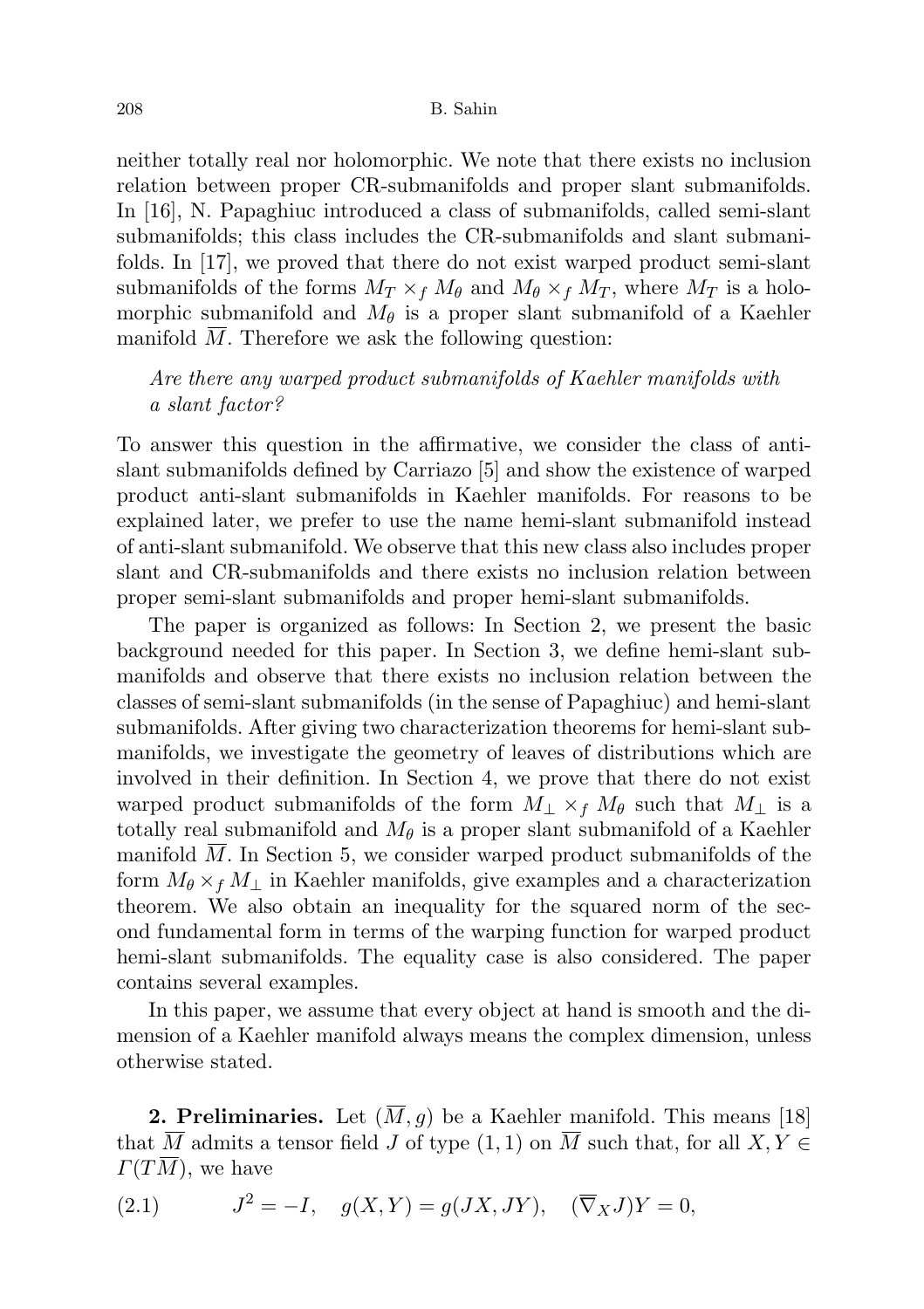where g is the Riemannian metric and  $\overline{\nabla}$  is the Levi-Civita connection on  $\overline{M}$ .

Let  $\overline{M}$  be a Kaehler manifold with complex structure J, and  $\overline{M}$  a Riemannian manifold isometrically immersed in  $\overline{M}$ . Then M is called *holomor*phic (or complex) if  $J(T_pM) \subset T_pM$  for every  $p \in M$ , where  $T_pM$  denotes the tangent space of M at the point p, and totally real if  $J(T_pM) \subset T_pM^{\perp}$ for every  $p \in M$ , where  $T_pM^{\perp}$  denotes the normal space of M at p. Besides holomorphic and totally real submanifolds, there are three other important classes of submanifolds of a Kaehler manifold determined by the behavior of the tangent bundle of the submanifold under the action of the complex structure of the ambient manifold.

- (1) The submanifold M is called a  $CR\text{-}submanifold$  [1] if there exists a differentiable distribution  $D : p \mapsto D_p \subset T_pM$  such that D is invariant with respect to J and the complementary distribution  $D^{\perp}$ is anti-invariant with respect to J.
- (2) The submanifold M is called *slant* [6] if for each non-zero vector X tangent to M the angle  $\theta(X)$  between JX and  $T_pM$  is a constant, i.e., it does not depend on the choice of  $p \in M$  and  $X \in T_pM$ .
- (3) The submanifold M is called *semi-slant* [16] if it is endowed with two orthogonal distributions  $D$  and  $D'$ , where  $D$  is invariant with respect to J and D' is slant, i.e., the angle  $\theta(X)$  between JX and  $D'_p$  is constant for  $X \in D'_p$ .

It is clear that holomorphic (respectively, totally real) submanifolds are CRsubmanifolds (respectively, slant submanifolds) with  $D^{\perp} = \{0\}$  (resp.  $\theta = 0$ ) and  $D = \{0\}$  (resp.  $\theta = \pi/2$ ). It is also clear that CR-submanifolds and slant submanifolds are semi-slant submanifolds with  $\theta = \pi/2$  and  $D = \{0\},\$ respectively.

Let M be a Riemannian manifold isometrically immersed in  $\overline{M}$  and denote by the same symbol  $q$  the Riemannian metric induced on  $M$ . Let  $\Gamma(TM)$  be the Lie algebra of vector fields in M, and  $\Gamma(TM^{\perp})$  the set of all vector fields normal to  $M$ ; the same notation is used for smooth sections of any other vector bundle E. Denote by  $\nabla$  the Levi-Civita connection of M. Then the Gauss and Weingarten formulas are

(2.2) 
$$
\overline{\nabla}_X Y = \nabla_X Y + h(X, Y),
$$

(2.3) 
$$
\overline{\nabla}_X N = -A_N X + \nabla_X^{\perp} N,
$$

for any  $X, Y \in \Gamma(TM)$  and any  $N \in \Gamma(TM^{\perp})$ , where  $\nabla^{\perp}$  is the connection in the normal bundle  $TM^{\perp}$ , h is the second fundamental form of M, and  $A_N$  is the Weingarten endomorphism associated with N. The second fundamental form  $h$  and the shape operator  $A$  are related by

(2.4) 
$$
g(A_N X, Y) = g(h(X, Y), N).
$$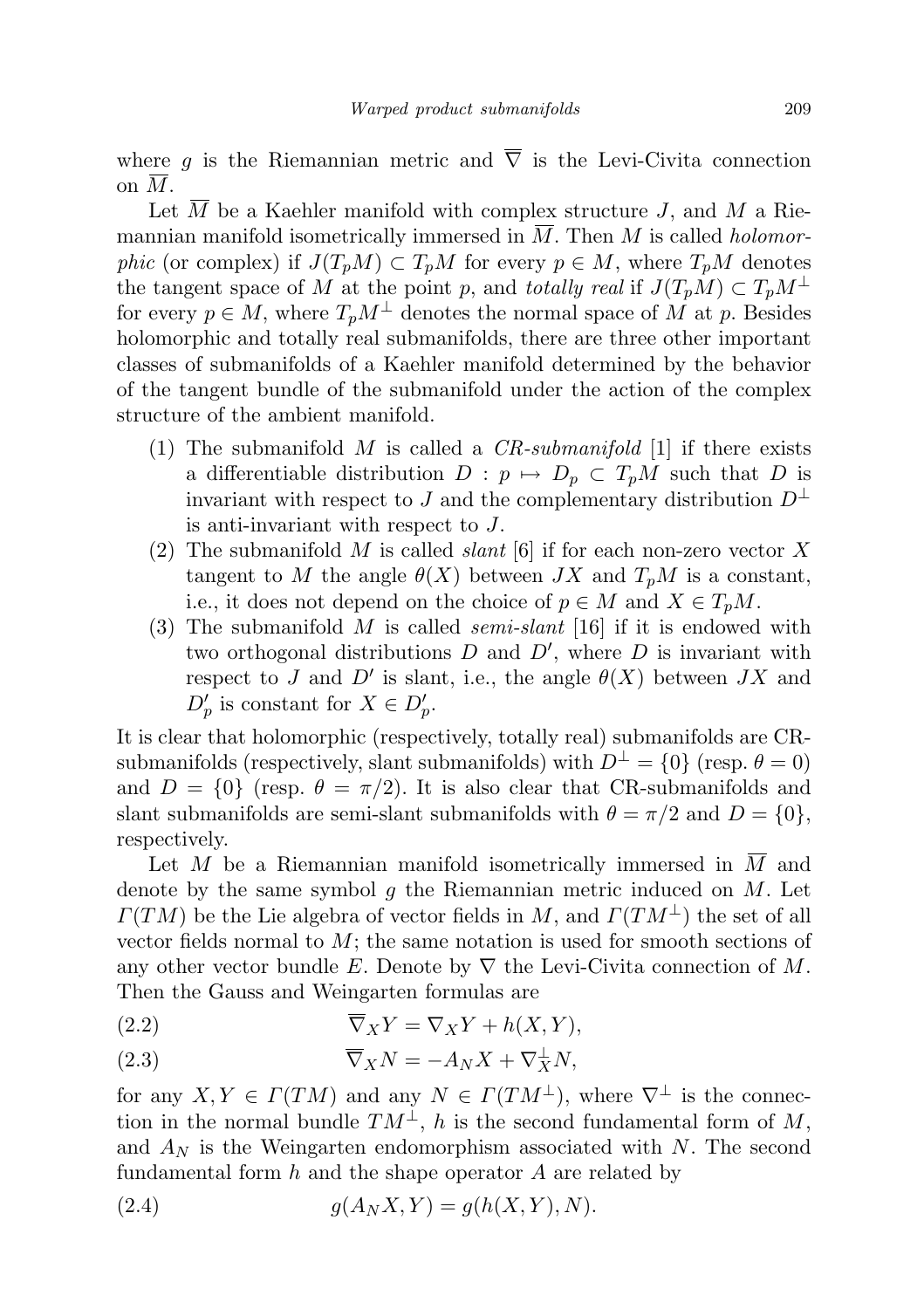For any  $X \in \Gamma(TM)$  we write

$$
(2.5) \t\t JX = TX + FX,
$$

where  $TX$  is the tangential component of  $JX$ , and  $FX$  is the normal component of  $JX$ . Similarly, for any vector field N normal to  $M$ , we put

$$
(2.6) \t\t JN = BN + CN,
$$

where  $BN$  and  $CN$  are the tangential and the normal components of  $JN$ , respectively.

3. Hemi-slant submanifolds. In this section, we define and study hemi-slant submanifolds in a Kaehler manifold  $\overline{M}$ . We obtain characterizations, examples and investigate the geometry of leaves of distributions.

DEFINITION 3.1 ([5]). Let  $\overline{M}$  be a Kaehler manifold and M a real submanifold of  $\overline{M}$ . Then we say that M is a hemi-slant submanifold if there exist two orthogonal distributions  $D^{\perp}$  and  $D^{\theta}$  on M such that

- (a) TM admits the orthogonal direct decomposition  $TM = D^{\perp} \oplus D^{\theta}$ .
- (b) The distribution  $D^{\perp}$  is anti-invariant, i.e.,  $JD^{\perp} \subset TM^{\perp}$ .
- (c) The distribution  $D^{\theta}$  is slant with slant angle  $\theta$ .

In this case, we call  $\theta$  the *slant angle* of M. The anti-invariant distribution  $D^{\perp}$  of a hemi-slant submanifold is a slant distribution with angle  $\theta = \pi/2$ . It is clear that hemi-slant submanifolds are particular cases of bi-slant submanifolds (for definition, see [5]). Moreover, it is also clear that if  $\theta = 0$ , then a hemi-slant submanifold is a CR-submanifold. Furthermore, if we denote the dimensions of  $D^{\perp}$  and  $D^{\theta}$  by  $m_1$  and  $m_2$ , respectively, then we have the following:

- (a) If  $m_2 = 0$ , then M is an anti-invariant submanifold.
- (b) If  $m_1 = 0$  and  $\theta = 0$ , then M is an invariant submanifold.
- (c) If  $m_1 = 0$  and  $\theta \neq 0, \pi/2$ , then M is a proper slant submanifold with slant angle  $\theta$ .
- (d) If  $\theta = \pi/2$ , then M is an anti-invariant submanifold.

REMARK 3.1. We note that hemi-slant submanifolds were defined by Carriazo in [5] under the name of anti-slant submanifolds as a particular class of bi-slant submanifolds. However, the term "anti-slant" may suggest that the submanifolds have no slant part, which is not the case, as one can see from Definition 5.1 and [5].

We say that a hemi-slant submanifold is proper if  $m_1 \neq 0$  and  $\theta \neq$  $0, \pi/2$ . Comparing the definitions of semi-slant submanifolds and hemi-slant submanifolds, we have the following.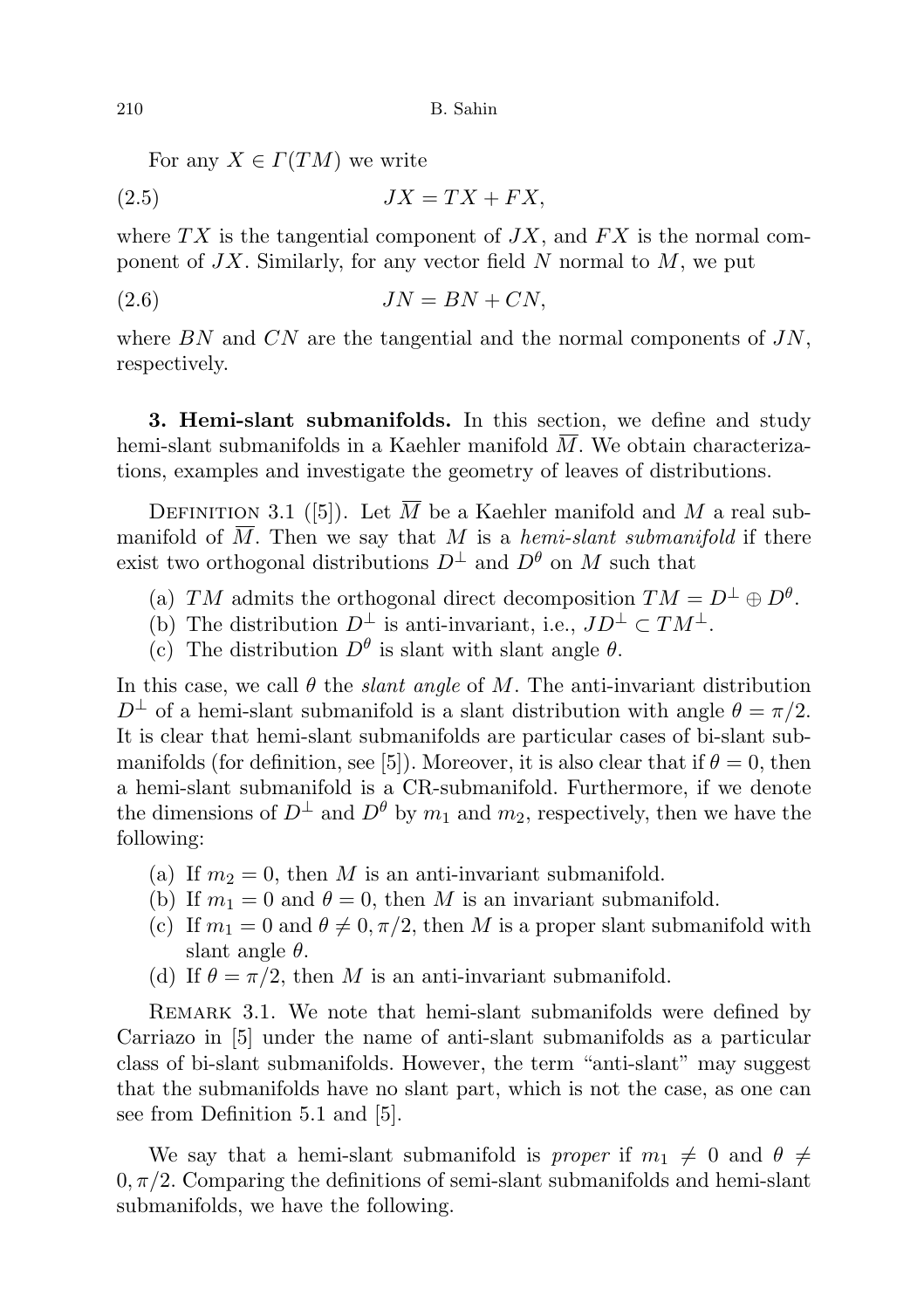PROPOSITION 3.1. There exists no inclusion relation between the classes of proper semi-slant submanifolds and of proper hemi-slant submanifolds of Kaehler manifolds.

EXAMPLE 3.1. Let M be a submanifold of  $\mathbb{R}^6$  given by

$$
x_1 = \frac{\varphi}{\sqrt{2}} \cos \zeta, \quad x_2 = \frac{\varphi}{\sqrt{2}} \sin \zeta, \quad x_3 = \frac{\varphi}{\sqrt{2}},
$$
  

$$
x_4 = 0, \quad x_5 = t, \quad x_6 = t, \quad \varphi \neq 0.
$$

It is easy to see that a local frame of  $TM$  is given by

$$
Z_1 = -\frac{\varphi}{\sqrt{2}} \sin \zeta \frac{\partial}{\partial x_1} + \frac{\varphi}{\sqrt{2}} \cos \zeta \frac{\partial}{\partial x_2},
$$
  
\n
$$
Z_2 = \frac{1}{\sqrt{2}} \cos \zeta \frac{\partial}{\partial x_1} + \frac{1}{\sqrt{2}} \sin \zeta \frac{\partial}{\partial x_2} + \frac{1}{\sqrt{2}} \frac{\partial}{\partial x_3},
$$
  
\n
$$
Z_3 = \frac{\partial}{\partial x_5} + \frac{\partial}{\partial x_6}.
$$

Then using the canonical complex structure of  $\mathbb{R}^6$ , we see that  $JZ_3$  is orthogonal to TM, thus  $D^{\perp}$  = span $\{Z_3\}$ . Moreover, it easy to see that  $D^{\theta} = \text{span}\{Z_1, Z_2\}$  is a slant distribution with slant angle  $\theta = \pi/4$ . Thus M is a proper hemi-slant submanifold of  $\mathbb{R}^6$ .

EXAMPLE 3.2. Let M be a submanifold of  $\mathbb{R}^8$  given by

$$
x_1 = \varphi
$$
,  $x_2 = \theta$ ,  $x_3 = k \cos \theta$ ,  $x_4 = k \sin \theta$ ,  
\n $x_5 = \sin \theta_1$ ,  $x_6 = \cos \theta_1$ ,  $x_7 = \cos \theta_2$ ,  $x_8 = \sin \theta_2$ .

It is easy to see that a local frame of  $TM$  is given by

$$
Z_1 = \frac{\partial}{\partial x_2} - k \sin \theta \frac{\partial}{\partial x_3} + k \cos \theta \frac{\partial}{\partial x_4}, \quad Z_2 = \frac{\partial}{\partial x_1},
$$
  

$$
Z_3 = \cos \theta_1 \frac{\partial}{\partial x_5} - \sin \theta_1 \frac{\partial}{\partial x_6}, \quad Z_4 = -\sin \theta_2 \frac{\partial}{\partial x_7} + \cos \theta_2 \frac{\partial}{\partial x_8}.
$$

Then M is a proper hemi-slant submanifold of  $\mathbb{R}^8$  such that we have  $D^{\perp}$  = span $\{Z_3, Z_4\}$  and  $D^{\theta} = \text{span}\{Z_1, Z_2\}$  with slant angle  $\cos^{-1}(1/\sqrt{1+k^2})$ .

Let M be a hemi-slant submanifold of a Kaehler manifold  $\overline{M}$ . We denote the projections on the distributions  $D^{\perp}$  and  $D^{\theta}$  by  $P_1$  and  $P_2$ , respectively. Then we can write

$$
(3.1)\t\t\t X = P_1 X + P_2 X
$$

for any  $X \in \Gamma(TM)$ . Applying J to (3.1) and using (2.5) we obtain

(3.2) 
$$
JX = JP_1X + TP_2X + FP_2X.
$$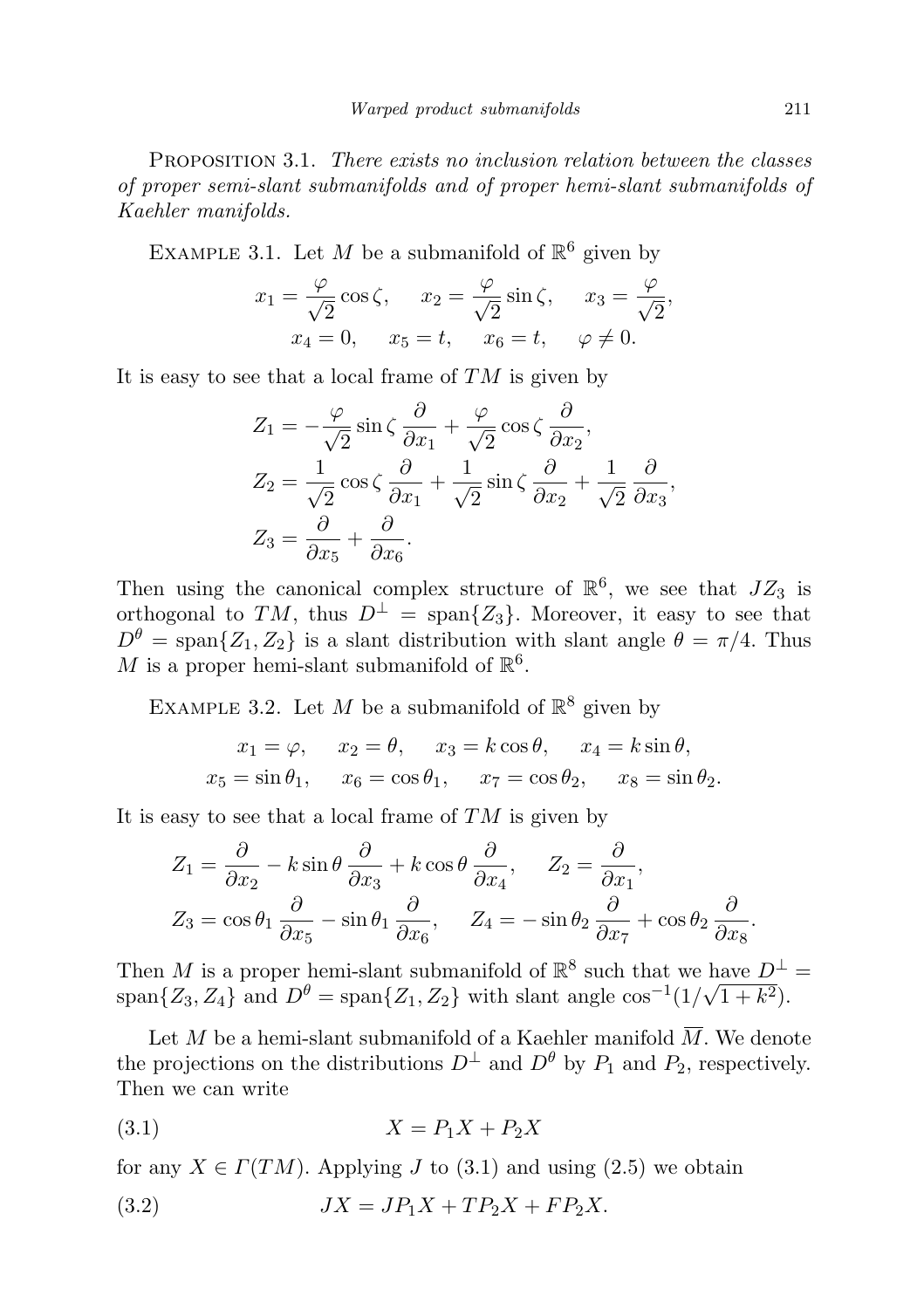Thus we have

(3.3) 
$$
JP_1X \in \Gamma(TM^{\perp}), \quad TP_1X = 0,
$$

(3.4) 
$$
TP_2X \in \Gamma(D^{\theta}), \quad FP_2X \in \Gamma(TM^{\perp}).
$$

Hence

$$
(3.5) \t\t TX = TP_2X
$$

for  $X \in \Gamma(TM)$ .

Lemma 3.1. Let M be a hemi-slant submanifold of a Kaehler manifold  $\overline{M}$ . Then

(3.6) 
$$
J(D^{\perp}) \perp F(D^{\theta}).
$$

*Proof.* From (2.5) we obtain  $g(JX, FP_2Y) = g(JX, JP_2Y - TP_2Y)$  for  $X \in \Gamma(D^{\perp})$  and  $Y \in \Gamma(D^{\theta})$ , hence  $g(JX, FP_2Y) = g(JX, JY)$ . Thus, from (2.1) we have  $q(JX, FP_2Y) = 0$  as  $D^{\perp}$  and  $D^{\theta}$  are orthogonal.

It is known that M is a slant submanifold of  $\overline{M}$  if and only if

$$
(3.7) \t\t T^2 = \lambda I
$$

for some  $\lambda \in [-1,0]$  (see [6]), where I denotes the identity transformation of TM. Moreover, if M is a slant submanifold and  $\theta$  is the slant angle of M, then  $\lambda = -\cos^2 \theta$ . Thus we obtain the following characterization theorem.

THEOREM 3.1. Let  $D$  be a distribution on  $M$ . Then  $D$  is slant if and only if there exists a constant  $\lambda \in [-1,0]$  such that  $(TP)^2X = \lambda X$  for  $X \in \Gamma(D)$ , where P denotes the orthogonal projection on D. Moreover, in this case  $\lambda = -\cos^2 \theta$ .

Actually this theorem was proved for the Sasakian case in [4]. We can use Theorem 3.1 to characterize hemi-slant submanifolds.

THEOREM 3.2. Let  $M$  be a submanifold of a Kaehler manifold  $M$ . Then M is a hemi-slant submanifold if and only if there exists a constant  $\lambda \in$  $[-1, 0]$  and a distribution D on M such that

- (i)  $D = \{X \in \Gamma(TM) | T^2 X = \lambda X\},\$
- (ii) for any  $X \in \Gamma(TM)$  orthogonal to D,  $TX = 0$ .

Moreover, in this case  $\lambda = -\cos^2 \theta$ , where  $\theta$  denotes the slant angle of M.

*Proof.* Let M be a hemi-slant submanifold of  $\overline{M}$ . Then  $\lambda = -\cos^2 \theta$ and  $D = D^{\theta}$ . By the definition of hemi-slant submanifold, (ii) is clear. Conversely (i) and (ii) imply  $TM = D \oplus D^{\perp}$ . Since  $T(D) \subseteq D$ , from (ii)  $D^{\perp}$  is an anti-invariant distribution. Thus the proof is complete. ■

Now we give another characterization of hemi-slant submanifolds.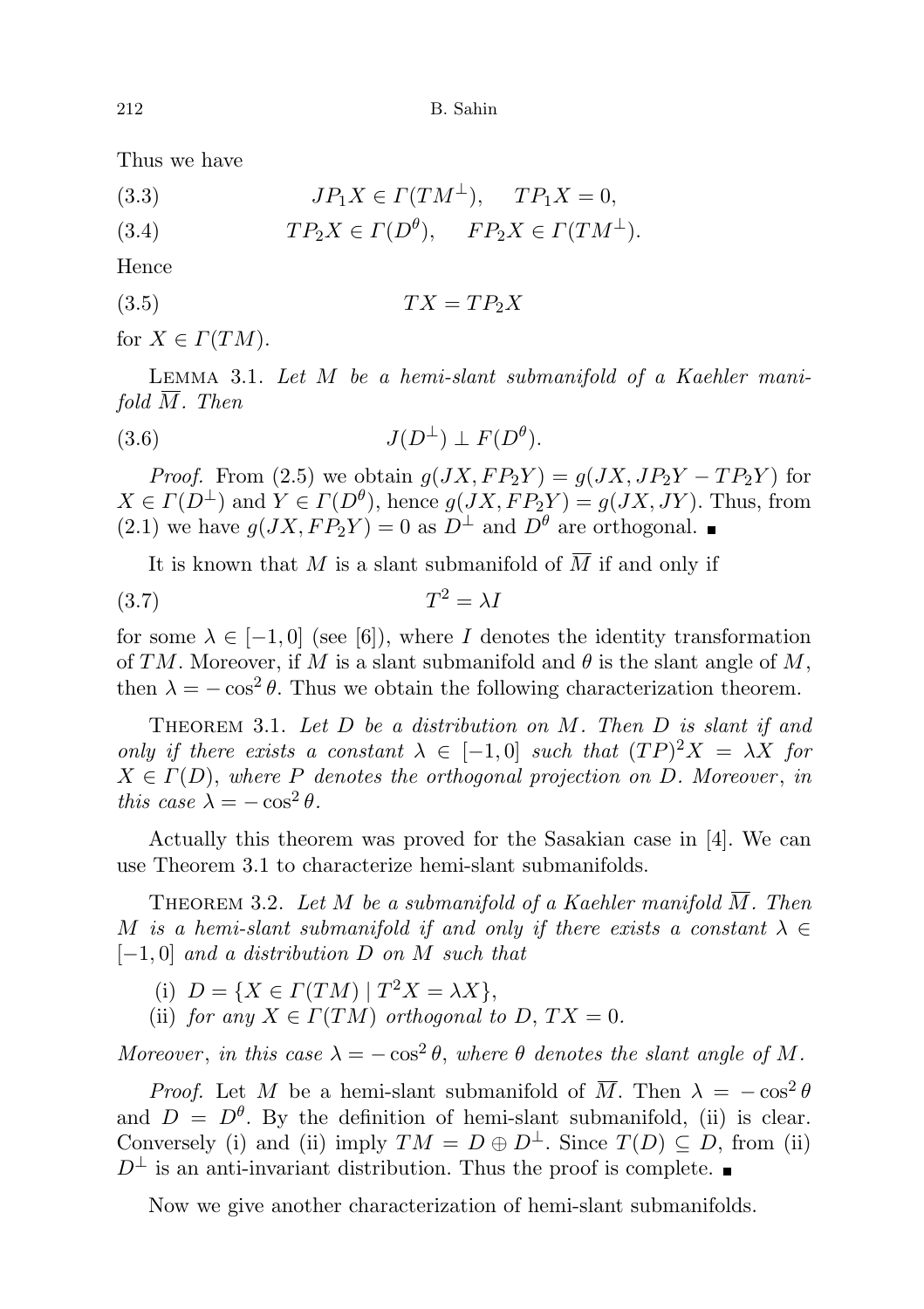THEOREM 3.3. Let  $M$  be a submanifold of a Kaehler manifold  $M$ . Then M is a hemi-slant submanifold if and only if there exists a constant  $\kappa \in$  $[-1, 0]$  and a distribution D on M such that

- (a)  $D = \{X \in \Gamma(TM) \mid BFX = \kappa X\},\$
- (b) for any  $X \in \Gamma(TM)$  orthogonal to D,  $TX = 0$ .

Moreover, in this case  $\kappa = -\sin^2 \theta$ , where  $\theta$  denotes the slant angle of M.

*Proof.* Applying  $J$  to  $(2.5)$ , we obtain

$$
-X = T^2X + FTX + BFX + CFX
$$

for  $X \in \Gamma(TM)$ . Comparing the tangential and normal components, we derive

$$
(3.8) \t\t -X = T^2X + BFX, \tFTX + CFX = 0.
$$

Now, if  $M$  is a hemi-slant submanifold, then (b) is clear. For (a), from Theorem 3.2, we have  $T^2 X = -\cos^2 \theta X$  for  $X \in \Gamma(D^{\theta})$ . Then the first equation of (3.8) implies  $BFX = -\sin^2 \theta X$  for  $X \in \Gamma(D^{\theta})$ . Hence,  $D = D^{\theta}$ . Conversely, (a) and (b) imply  $TM = D \oplus D^{\perp}$ . Moreover, from (b) we deduce that  $D^{\perp}$  is an anti-invariant distribution. From (a) and (3.8) we have

$$
-X = T^2 X + \kappa X
$$

for  $X \in \Gamma(D)$  and  $\kappa \in [-1,0]$ . Hence  $T^2 X = -(1 + \kappa)X$  for  $X \in \Gamma(D)$ . Put  $-(1 + \kappa) = \lambda$  so that  $\lambda \in [-1, 0]$ . Thus our assertion comes from Theorem 3.2.  $\blacksquare$ 

From Theorem 3.3, we have the following result.

COROLLARY 3.1. Let  $M$  be a hemi-slant submanifold of a Kaehler man*ifold*  $\overline{M}$ *. Then* 

$$
BFY = -\sin^2\theta Y, \quad CFY = -FTY, \quad \forall Y \in \Gamma(D^{\theta}).
$$

In particular, we have a new characterization for slant submanifolds of Kaehler manifolds.

THEOREM 3.4. Let M be a submanifold of a Kaehler manifold  $\overline{M}$ . Then M is a slant submanifold of  $\overline{M}$  if and only if there exists a constant  $\kappa \in$  $[-1, 0]$  such that  $BFX = \kappa X$  for  $X \in \Gamma(TM)$ .

From Theorem 3.2 we have the following lemma:

Lemma 3.2. Let M be a hemi-slant submanifold of a Kaehler manifold  $\overline{M}$ . Then

- (3.9)  $g(T X, T Y) = \cos^2 \theta \, g(X, Y),$
- (3.10)  $g(FX, FY) = \sin^2 \theta \, g(X, Y),$

for  $X, Y \in \Gamma(D^{\theta})$ .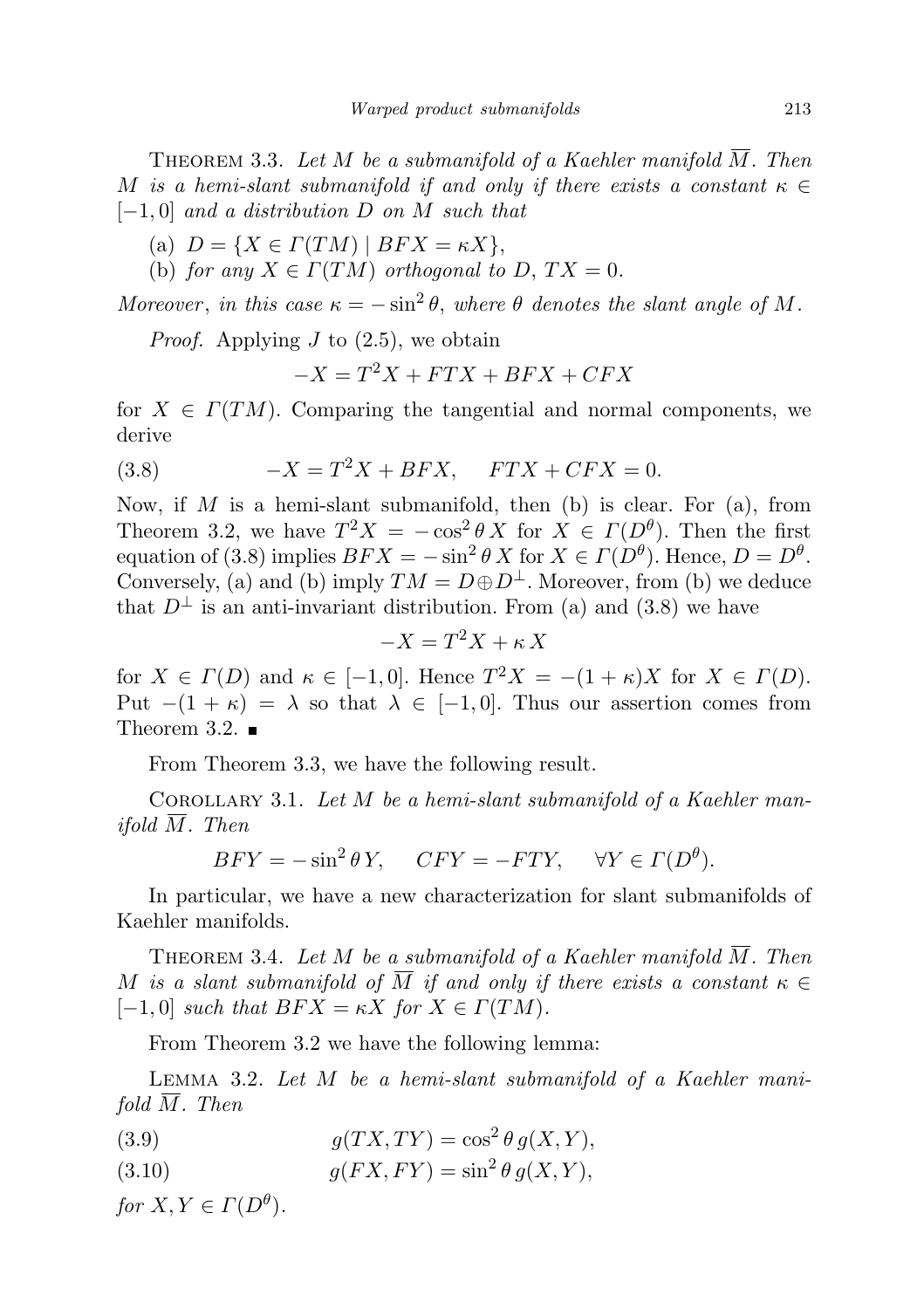*Proof.* For  $X, Y \in \Gamma(D^{\theta})$ , from (2.1) we have  $g(TX, TY) = g(JX FX, TY$ ). Hence  $g(TX, TY) = -g(X, JTY)$ . Using Theorem 3.2(i), we obtain (3.9). Applying Lemma 3.1 in (3.9) we get (3.10).

In the rest of this section, we study integrability of distributions and conditions under which leaves of distributions on a hemi-slant submanifold M in a Kaehler manifold  $\overline{M}$  are totally geodesically immersed in M. First, we prove the integrability of  $D^{\perp}$  on a hemi-slant submanifold M.

Theorem 3.5. Let M be a proper hemi-slant submanifold of a Kaehler manifold  $\overline{M}$ . Then the anti-invariant distribution  $D^{\perp}$  is integrable.

*Proof.* It is known that if  $\overline{M}$  is a Kaehler manifold, then  $d\Omega = 0$ , where d is exterior derivative and  $\Omega$  is the fundamental 2-form defined by  $\Omega(X, Y) =$  $g(X, JY)$  for  $X, Y \in \Gamma(T\overline{M})$  (see [18]). Since  $\Omega$  is closed  $(d\Omega = 0)$ , for  $X \in \Gamma(D^{\theta})$  and  $Y, Z \in \Gamma(D^{\perp})$  we get

$$
d\Omega(TX,Y,Z) = \frac{1}{3} \{TX\Omega(Y,Z) - Y\Omega(TX,Z) + Z\Omega(TX,Y) - \Omega([TX,Y],Z) + \Omega([TX,Z],Y) - \Omega([Y,Z],TX) \} = 0.
$$

Since  $D^{\perp}$  and  $D^{\theta}$  are orthogonal and  $D^{\perp}$  is anti-invariant, using Theorem 3.2 and (2.5) we obtain

 $Yg(Z,FTX) + \cos^2 \theta g([Y,Z],X) - g([Y,Z],FTX) = 0.$ Since  $[Y, Z] \in \Gamma(TM)$  and  $FTX \in \Gamma(TM^{\perp})$  we derive

$$
\cos^2 \theta g([Y, Z], X) = 0.
$$

M proper implies  $\theta \neq \pi/2$ , hence  $[Y, Z] \in \Gamma(D^{\perp})$ .

For the slant distribution  $D^{\theta}$ , we have the following.

THEOREM 3.6. Let  $M$  be a proper hemi-slant submanifold of a Kaehler manifold  $\overline{M}$ . Then the slant distribution  $D^{\theta}$  is integrable if and only if

 $FP_2[X, Y] = h(X, TY) - h(TY, X) + \nabla_X^{\perp} FY - \nabla_Y^{\perp} FX$ for  $X, Y \in \Gamma(D^{\theta})$ .

*Proof.* Using  $(2.1)$ ,  $(2.2)$ ,  $(2.3)$ ,  $(2.5)$ ,  $(2.6)$  and taking the normal part we get

$$
JP_1 \nabla_X Y = h(X, TY) + \nabla_X^{\perp} FY - FP_2 \nabla_X Y - Ch(X, Y)
$$
  

$$
Z \subset F(D^{\theta})
$$
 Hence

for  $X, Y \in \Gamma(D^{\theta})$ . Hence

 $JP_1[X,Y] = h(X,TY) - h(TY,X) + \nabla_X^{\perp} FY - \nabla_Y^{\perp} FX - FP_2[X,Y].$ This proves our assertion.

According to Theorem 3.5, every hemi-slant submanifold M of a Kaehler manifold  $M$  is foliated by totally real submanifolds. So in the rest of this section, we are going to study the problem when a hemi-slant submanifold is a Riemannian product of a totally real submanifold and a slant submanifold.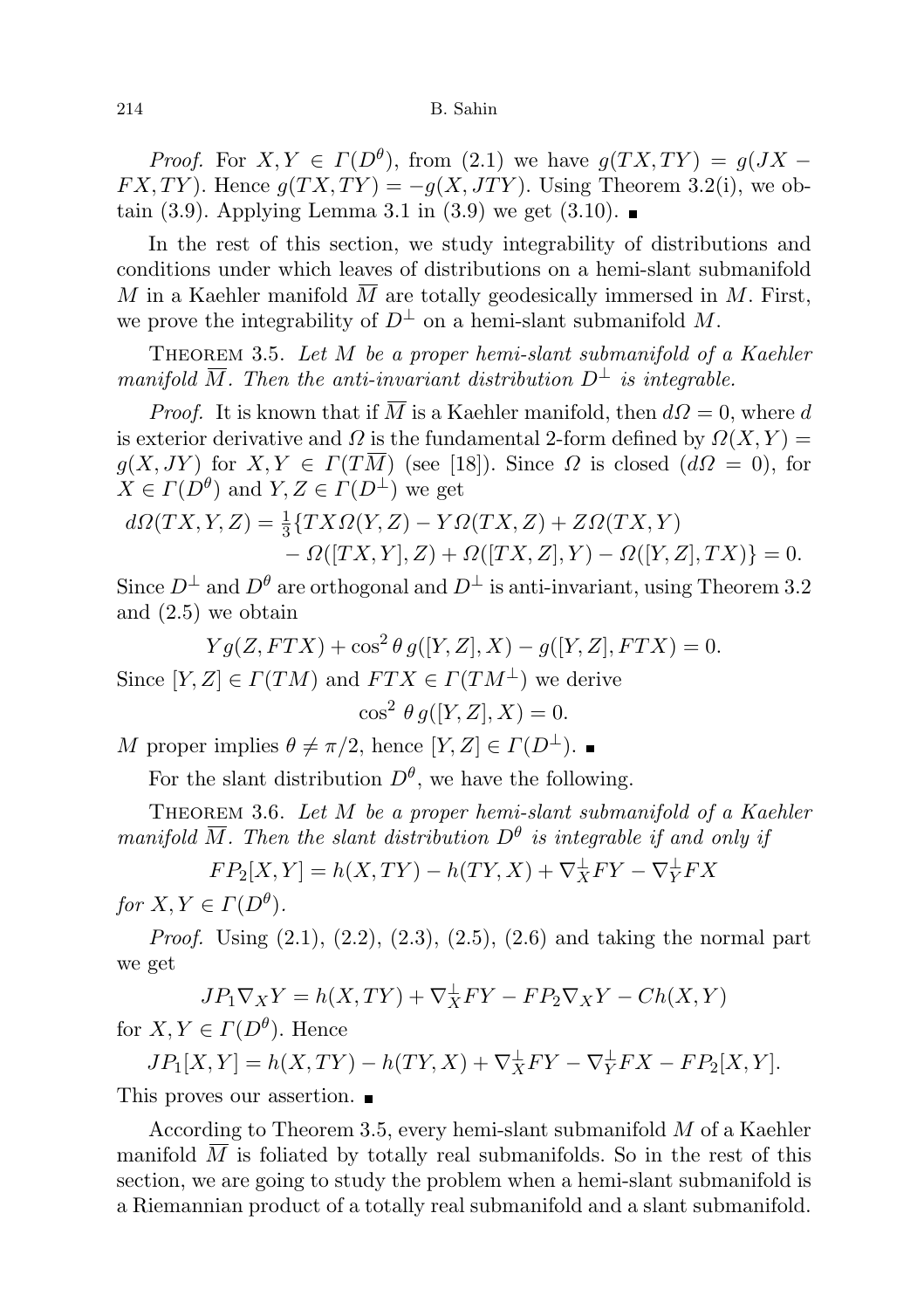THEOREM 3.7. Let  $M$  be a proper hemi-slant submanifold of a Kaehler manifold  $\overline{M}$ . Then the distribution  $D^{\theta}$  defines a totally geodesic foliation if and only if

$$
g(A_{JZ}TY, X) = g(A_{FTY}Z, X)
$$

for all  $X, Y \in \Gamma(D^{\theta})$  and  $Z \in \Gamma(D^{\perp})$ .

*Proof.* From (2.2) we have  $g(\nabla_X Y, Z) = g(\overline{\nabla}_X Y, Z)$  for  $X, Y \in \Gamma(D^{\theta})$ and  $Z \in \Gamma(D^{\perp})$ . Then from (2.1) we get  $g(\nabla_X Y, Z) = g(\overline{\nabla}_X JY, JZ)$ . Using (2.5), we obtain  $g(\nabla_X Y, Z) = g(\overline{\nabla}_X TY, JZ) + g(\overline{\nabla}_X FY, JZ)$ . Hence,

$$
g(\nabla_X Y, Z) = -g(TY, \overline{\nabla}_X JZ) - g(FY, \overline{\nabla}_X JZ).
$$

Now, using  $(2.3)$  and  $(2.1)$  we obtain

$$
g(\nabla_X Y, Z) = g(TY, A_{JZ}X) + g(JFY, \overline{\nabla}_X Z).
$$

Then from (2.5) we get

$$
g(\nabla_X Y, Z) = (TY, A_{JZ} X) + g(BFY, \nabla_X Z) + g(CFY, h(X, Z)).
$$

Thus from Corollary 3.1 we arrive at

$$
g(\nabla_X Y, Z) = (TY, A_{JZ} X) - \sin^2 \theta g(Y, \nabla_X Z) - g(FTY, h(X, Z)).
$$

Then from (2.4) we get

$$
\cos^2 \theta \, g(\nabla_X Y, Z) = g(A_{JZ} TY, X) - g(A_{FTY} Z, X).
$$

This proves the assertion of theorem.  $\blacksquare$ 

THEOREM 3.8. Let M be a proper hemi-slant submanifold of a Kaehler manifold  $\overline{M}$ . Then the distribution  $D^{\perp}$  defines a totally geodesic foliation on M if and only if

$$
g(A_{JW}TX, Z) = g(A_{FTX}W, Z)
$$

for  $W, Z \in \Gamma(D^{\perp})$  and  $X \in \Gamma(D^{\theta})$ .

*Proof.* From  $(2.1)$ ,  $(2.2)$ ,  $(2.3)$  and  $(2.5)$  we obtain

$$
g(\nabla_Z W, X) = -g(A_{JW} Z, TX) + g(J\overline{\nabla}_Z W, FX)
$$

for  $W, Z \in \Gamma(D^{\perp})$  and  $X \in \Gamma(D^{\theta})$ . Using (2.2) and (2.4) we get

$$
g(\nabla_Z W, X) = -g(A_{JW} Z, TX) + g(F P_2 \nabla_Z W, FX) - g(h(Z, W), JFK).
$$

Thus using  $(2.6)$ ,  $(3.10)$  and Corollary 3.1 we derive

$$
g(\nabla_Z W, X) = -g(A_{JW} Z, TX) + \sin^2 \theta g(P_2 \nabla_Z W, X) + g(h(Z, W), FTX).
$$

Hence, we arrive at

$$
\cos^2 \theta \, g(P_2 \nabla_Z W, X) = -g(A_{JW} TX, Z) + g(A_{FTX} W, Z),
$$

which proves the assertion.

Thus from Theorems 3.7 and 3.8 we have the following result: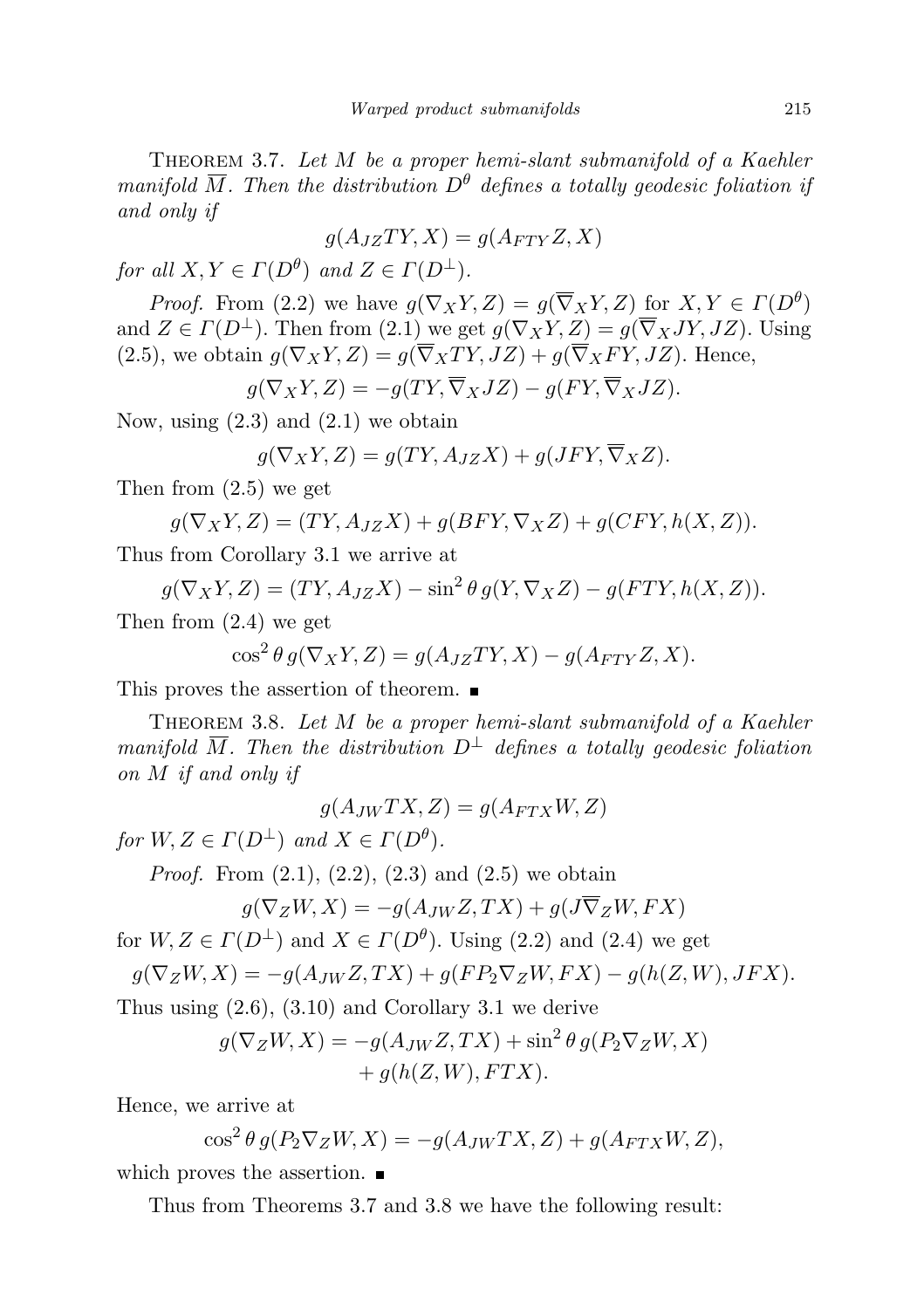216 B. Sahin

COROLLARY 3.2. Let  $M$  be a hemi-slant submanifold of a Kaehler manifold  $\overline{M}$ . Then M is a locally Riemannian product manifold  $M = M_{\perp} \times M_{\theta}$ if and only if

$$
A_{JW}TX = A_{FTX}W
$$

for  $X \in \Gamma(D^{\theta})$  and  $W \in \Gamma(D^{\perp}),$  where  $M_{\perp}$  is a totally real submanifold and  $M_{\theta}$  is a slant submanifold of  $\overline{M}$ .

EXAMPLE 3.3. Consider the hemi-slant submanifold of  $\mathbb{R}^8$  described in Example 3.2. Then  $TM^{\perp}$  is spanned by  $N_1, N_2, N_3, N_4$  where

$$
N_1 = \sin \theta_1 \frac{\partial}{\partial x_5} + \cos \theta_1 \frac{\partial}{\partial x_6}, \quad N_2 = -\cos \theta_2 \frac{\partial}{\partial x_7} - \sin \theta_2 \frac{\partial}{\partial x_8},
$$
  

$$
N_3 = \cos \theta \frac{\partial}{\partial x_3} + \sin \theta \frac{\partial}{\partial x_4}, \quad N_4 = \sin \theta \frac{\partial}{\partial x_2} + \frac{1}{k} \frac{\partial}{\partial x_3}.
$$

Then it is easy to see that  $D^{\theta} = \text{span}\{Z_1, Z_2\}$  and  $D^{\perp} = \text{span}\{Z_3, Z_4\}$ are integrable. Denote the leaves of  $D^{\perp}$  and  $D^{\theta}$  by  $M_{\perp}$  and  $M_{\theta}$ . Then the induced metric tensor is

$$
ds^{2} = d\varphi^{2} + (1 + k^{2})d\theta^{2} + d\theta_{1}^{2} + d\theta_{2}^{2}.
$$

Thus we have

$$
g = g_{M_{\theta}} + g_{M_{\perp}}.
$$

Consequently, M is a Riemannian product manifold. On the other hand, by direct computations, we have

$$
TZ_1 = -Z_2, \quad TZ_2 = \frac{1}{1+k^2}Z_1.
$$

Therefore

$$
FTZ_1 = -\frac{k^2 \sin \theta}{(k^2 \sin^2 \theta + 1)} N_4,
$$
  

$$
FTZ_2 = -\frac{k}{1 + k^2} N_3 - \frac{k^2 \cos \theta}{(1 + k^2 \sin^2 \theta)(1 + k^2)} N_4.
$$

Hence we can deduce that the condition of Corollary 3.2 is satisfied.

4. Warped products  $M_{\perp} \times_f M_{\theta}$  in Kaehler manifolds. Let  $(B, g_1)$ and  $(F, g_2)$  be two Riemannian manifolds, let  $f : B \to (0, \infty)$ , and let  $\pi : B \times F \to B$  and  $\eta : B \times F \to F$  the projection maps given by  $\pi(p,q) = p$ and  $\eta(p,q) = q$  for every  $(p,q) \in B \times F$ . The warped product ([2])  $M = B \times F$ is the manifold  $B \times F$  equipped with the Riemannian structure such that

$$
g(X,Y) = g_1(\pi_* X, \pi_* Y) + (f \circ \pi)^2 g_2(\eta_* X, \eta_* Y)
$$

for all X,  $Y \in \Gamma(TM)$ , where  $*$  denotes the tangent map. The function f is called the warping function of the warped product manifold. In particular, if the warping function is constant, then the manifold  $M$  is said to be *trivial*.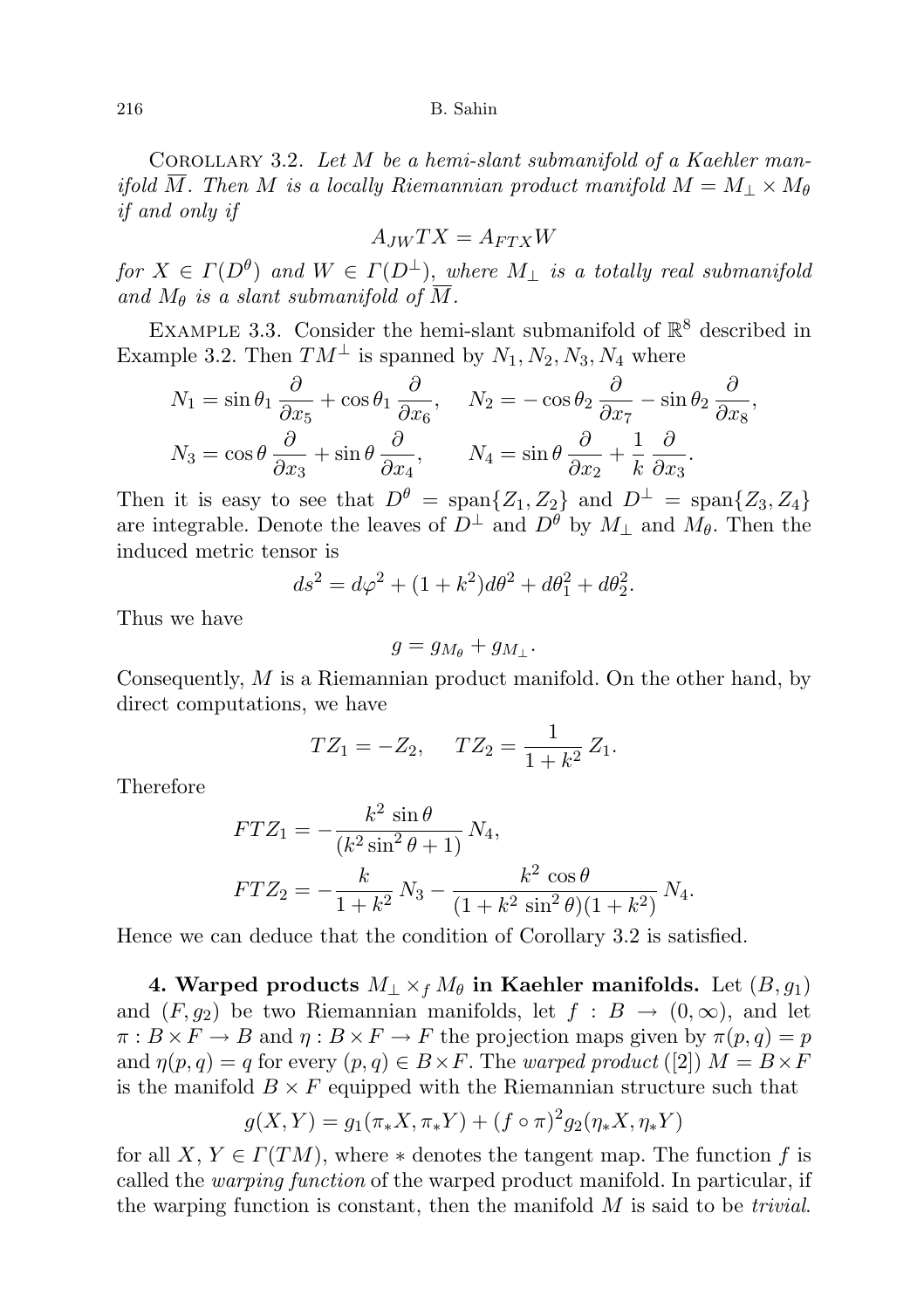In the following, warped product manifold will mean non-trivial warped product manifold.

Let  $X, Y$  be vector fields on B and V, W vector fields on F. Then from Lemma 7.3 of [2], we have

(4.1) 
$$
\nabla_X V = \nabla_V X = \frac{Xf}{f} V
$$

where  $\nabla$  is the Levi-Civita connection on M.

In this section we investigate the existence of warped product submanifolds  $M_{\perp} \times_f M_{\theta}$  of Kaehler manifolds such that  $M_{\perp}$  is a totally real submanifold and  $M_{\theta}$  is a proper slant submanifold of M. First, we have the following:

THEOREM 4.1 ([17, Theorems 3.1 and 3.2]). Let  $\overline{M}$  be a Kaehler manifold. Then there exist no warped product submanifolds  $M = M_T \times_f M_\theta$  or  $M = M_{\theta} \times_f M_T$  of  $\overline{M}$  such that  $M_T$  is a holomorphic submanifold and  $M_{\theta}$ is a proper slant submanifold of M.

In fact, Theorem 4.1 tells us that there exist no warped product semislant submanifolds (in the sense of Papaghiuc) in Kaehler manifolds. Now, we are going to investigate warped products  $M = M_{\perp} \times_f M_{\theta}$  of a Kaehler manifold M such that  $M_{\perp}$  is a totally real submanifold and  $M_{\theta}$  is a proper slant submanifold of M.

THEOREM 4.2. Let  $\overline{M}$  be a Kaehler manifold. Then there exist no warped product submanifolds  $M = M_+ \times_f M_\theta$  of  $\overline{M}$  such that  $M_+$  is a totally real submanifold and  $M_{\theta}$  is a proper slant submanifold of M.

*Proof.* From (2.3) and (2.1) we have  $g(A_{JW}TX, X) = g(\overline{\nabla}_{TX}W, JX)$ for  $X \in \Gamma(TM_\theta)$  and  $W \in \Gamma(TM_\perp)$ . Then from (2.2) and (2.5) we get

$$
g(A_{JW}TX, X) = g(\nabla_{TX}W, TX) + g(h(TX, W), FX).
$$

Using  $(4.1)$  we obtain

$$
g(A_{JW}TX, X) = W(\ln f)g(TX, TX) + g(h(TX, W), FX).
$$

Thus from  $(2.4)$  and  $(3.10)$  we have

(4.2)  $g(h(TX, X), JW) = \cos^2 \theta W(\ln f)g(X, X) + g(h(TX, W), FX)$ 

for  $X \in \Gamma(TM_\theta)$  and  $W \in \Gamma(TM_\perp)$ . Replacing X by TX in (4.2), using (3.10) and Theorem 3.2 we arrive at

$$
(4.3) \quad g(h(X,TX),JW) = -\cos^2\theta W(\ln f)g(X,X) + g(h(X,W),FTX)
$$

for  $X \in \Gamma(TM_\theta)$  and  $W \in \Gamma(TM_\perp)$ . On the other hand, from (2.3) we have  $g(A_{FX}W, TX) = -g(\overline{\nabla}_W FX, TX)$  for  $X \in \Gamma(TM_\theta)$  and  $W \in \Gamma(TM_\perp)$ . Then using  $(2.1)$  and  $(2.5)$  we get

$$
g(A_{FX}W,TX) = g(\overline{\nabla}_W X, JTX) + g(\nabla_W TX,TX).
$$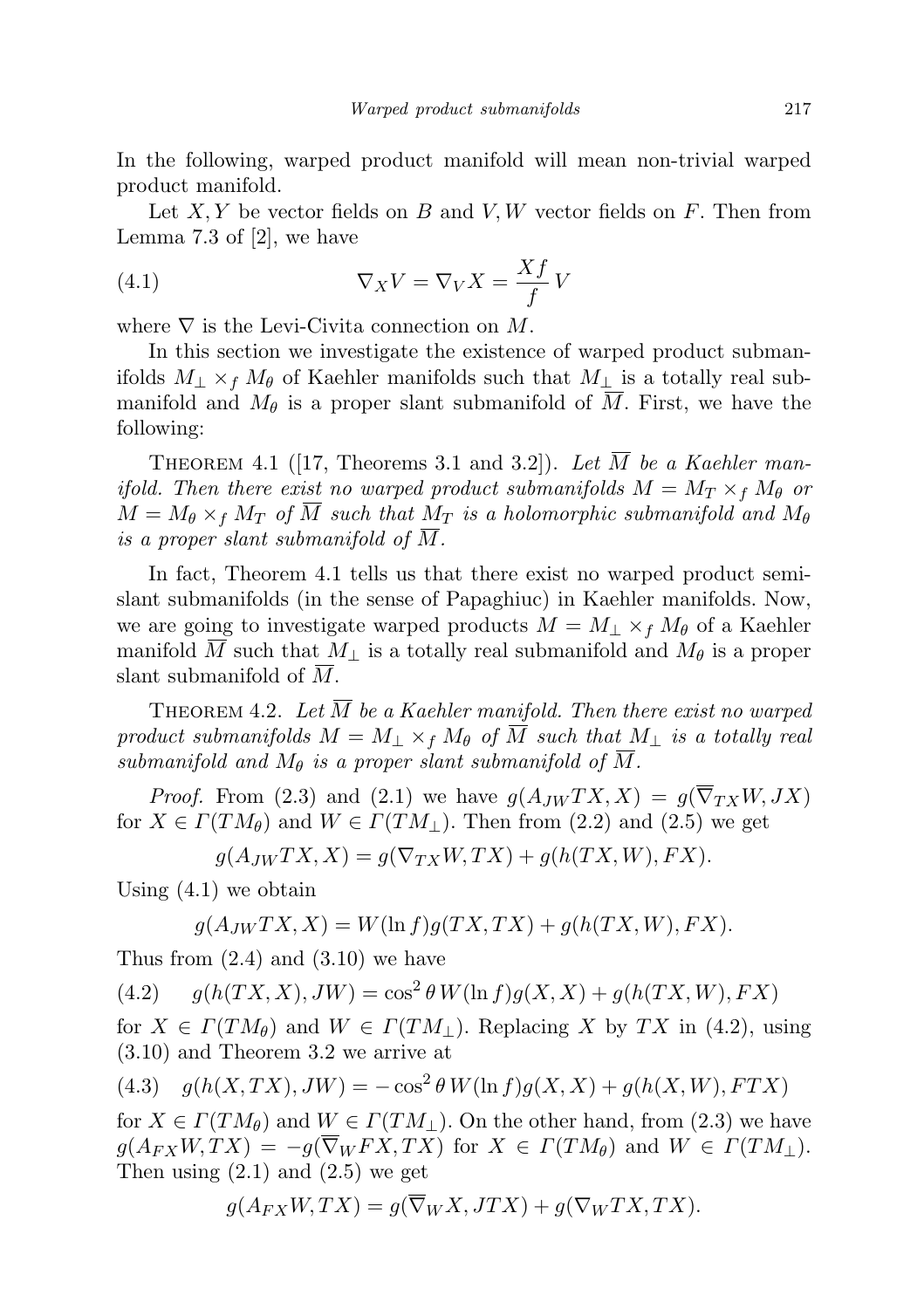Using  $(2.5)$ ,  $(2.2)$  and  $(4.1)$  we obtain

 $g(A_{FX}W, TX) = g(\nabla_W X, T^2 X) + g(h(W, X), FTX) + W(\ln f)g(TX, TX).$ Here, considering (3.10) and Theorem 3.2, we arrive at

$$
g(A_{FX}W,TX) = -\cos^2\theta g(\nabla_W X, X) + g(h(W, X), FTX) + \cos^2\theta W(\ln f)g(X, X).
$$

Then using again (4.1) and (2.4), we derive

(4.4) 
$$
g(h(TX,W), FX) = g(h(W,X),FTX).
$$

Thus from  $(4.2)$ ,  $(4.3)$  and  $(4.4)$  we conclude

$$
2\cos^2\theta W(\ln f) = 0.
$$

Since  $M_\theta$  is proper slant and Riemannian we obtain  $W(\ln f) = 0$ , hence f is constant, which proves our assertion.

From Theorems 4.1 and 4.2 we have the following corollary.

COROLLARY 4.1. Let  $\overline{M}$  be a Kaehler manifold. Then there exist no warped product submanifolds  $M = M_1 \times_f M_\theta$  in  $\overline{M}$  such that  $M_1$  is a holomorphic or totally real submanifold and  $M_{\theta}$  is a proper slant submanifold of  $\overline{M}$ .

REMARK 4.1. We note that Theorem 4.2 is a generalization of Theorem 3.1 in [7]. In that case  $\theta = 0$ .

5. Warped products  $M_{\theta} \times_f M_{\perp}$  in Kaehler manifolds. Theorem 4.2 shows that there do not exist warped product hemi-slant submanifolds of the form  $M_1 \times_f M_\theta$  in Kaehler manifolds. In this section, we consider warped product hemi-slant submanifolds of the form  $M_{\theta} \times_f M_{\perp}$ , where  $M_{\theta}$  is a proper slant submanifold and  $M_{\perp}$  is a totally real submanifold of M. First, we are going to give an example of a warped product hemi-slant submanifold of the form  $M_{\theta} \times_f M_{\perp}$ .

EXAMPLE 5.1. Consider a submanifold M in  $\mathbb{R}^6$  given by the equations

$$
x_1 = u_1 \cos u_2
$$
,  $x_2 = u_3 k \cos u_2$ ,  $x_3 = u_1 \sin u_2$ ,  
\n $x_4 = u_3 k \sin u_2$ ,  $x_5 = u_3$ ,  $x_6 = u_1$ ,  $k \neq 0, 1$ .

Then the tangent bundle  $TM$  is spanned by  $Z_1$ ,  $Z_2$  and  $Z_3$  where

$$
Z_1 = \cos u_2 \frac{\partial}{\partial x_1} + \sin u_2 \frac{\partial}{\partial x_3} + \frac{\partial}{\partial x_6},
$$
  
\n
$$
Z_2 = k \cos u_2 \frac{\partial}{\partial x_2} + k \sin u_2 \frac{\partial}{\partial x_4} + \frac{\partial}{\partial x_5},
$$
  
\n
$$
Z_3 = -u_1 \sin u_2 \frac{\partial}{\partial x_1} - ku_3 \sin u_2 \frac{\partial}{\partial x_2} + u_1 \cos u_2 \frac{\partial}{\partial x_3} + ku_3 \cos u_2 \frac{\partial}{\partial x_4}.
$$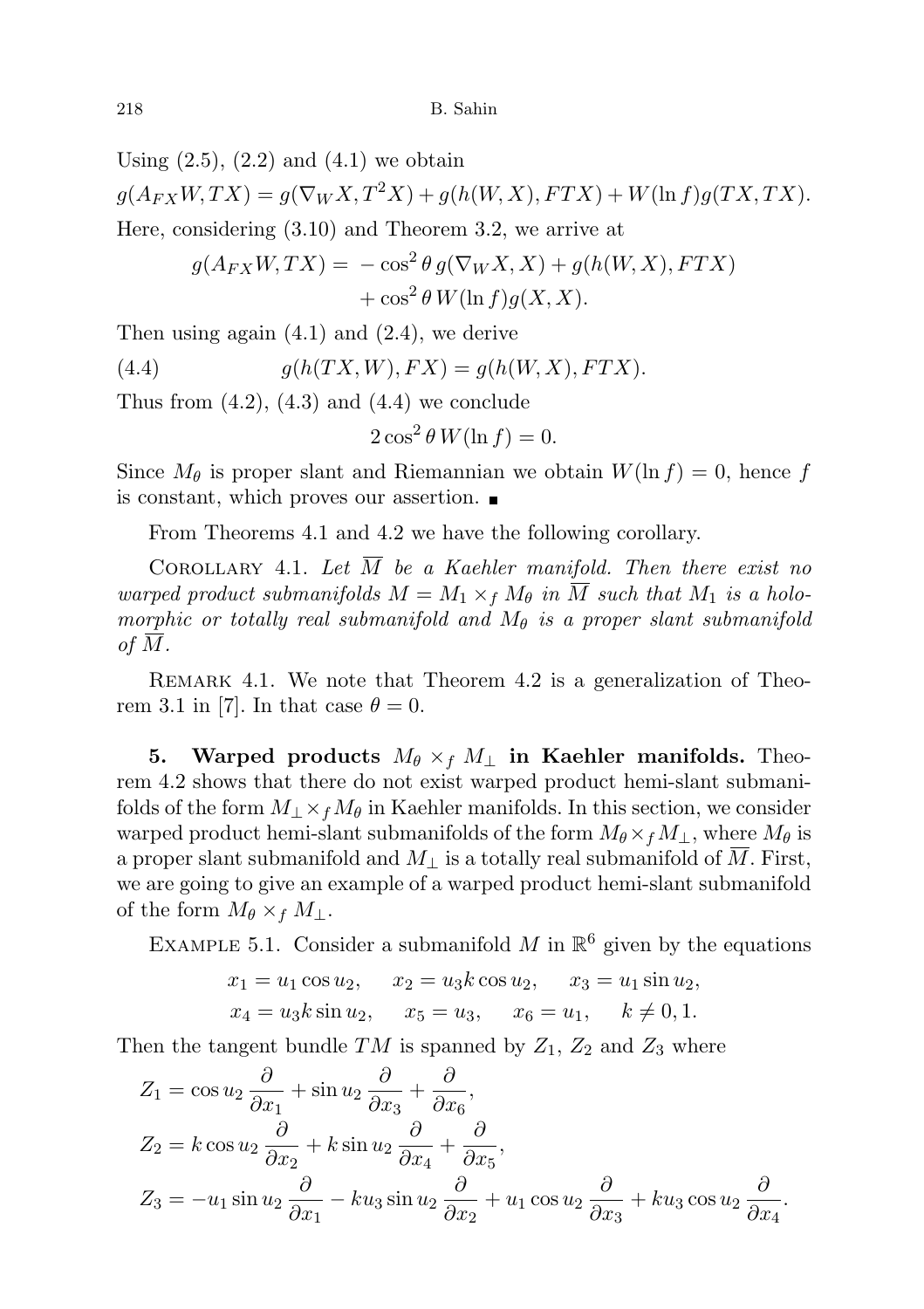Then  $D^{\perp}$  = span $\{Z_3\}$  is an anti-invariant distribution and  $D^{\theta}$  = span $\{Z_1, Z_2\}$ is a slant distribution with slant angle  $\cos^{-1}(1 - k/\sqrt{2(1 + k^2)})$ . Thus M is a hemi-slant submanifold of  $\mathbb{R}^6$ . It is easy to see that  $D^{\theta}$  is integrable. We denote the integral manifolds of  $D^{\perp}$  and  $D^{\theta}$  by  $M_{\perp}$  and  $M_{\theta}$ , respectively. Then the metric tensor  $q$  of  $M$  is

$$
g = 2du_1^2 + (1 + k^2)du_3^2 + (u_1^2 + k^2 u_3^2)du_2^2
$$
  
=  $g_{M_\theta} + (u_1^2 + k^2 u_3^2)g_{M_\perp}.$ 

Thus M is a warped product submanifold of  $\mathbb{R}^6$  of the form  $M_\theta \times_f M_\perp$  with warping function  $\sqrt{u_1^2 + k^2 u_3^2}$ .

REMARK 5.1. It is easy to see that every CR-warped product submanifold is a warped product hemi-slant submanifold of the form  $M_{\theta} \times_f M_{\perp}$ with slant angle  $\theta = 0$ . Thus warped product hemi-slant submanifolds of the form  $M_{\theta} \times_f M_{\perp}$  are a generalization of CR-warped product submanifolds of Kaehler manifolds.

From now on, we will consider warped product hemi-slant submanifolds  $M = M_{\theta} \times_f M_{\perp}$  such that  $M_{\theta}$  is a proper slant submanifold and  $M_{\perp}$  is a totally real submanifold of a Kaehler manifold M.

LEMMA 5.1. Let  $M = M_{\theta} \times_f M_{\perp}$  be a warped product submanifold of a Kaehler manifold  $\overline{M}$ . Then

(5.1) 
$$
g(h(X, Z), JW) = g(h(Z, W), FX) - TX(\ln f)g(Z, W)
$$

for  $X \in \Gamma(TM_\theta)$  and  $Z, W \in \Gamma(TM_\perp)$ .

*Proof.* From (2.3) we have  $q(h(TX, Z), JW) = q(\overline{\nabla}_Z TX, JW)$  for  $X \in$  $\Gamma(TM_{\theta})$  and  $Z \in \Gamma(TM_{\perp})$ . Thus using (2.1) and (2.5) we get

$$
g(h(TX, Z), JW) = g(\overline{\nabla}_Z JX, JW) - g(\overline{\nabla}_Z FX, JW).
$$

Using again  $(2.1)$  and  $(2.2)$  we obtain

$$
g(h(TX, Z), JW) = g(\nabla_Z X, W) + g(\overline{\nabla}_Z JFX, W).
$$

Thus, from  $(4.1)$  and  $(2.6)$  we arrive at

$$
g(h(TX, Z), JW) = X(\ln f)g(Z, W) + g(\overline{\nabla}_Z BFX, W) + g(\overline{\nabla}_Z CFX, W).
$$

Then Corollary 3.1, (2.2) and (2.3) imply

 $g(h(TX, Z), JW) = X(\ln f)g(Z, W) - \sin^2 \theta g(\nabla_Z X, W) + g(A_{FTX}Z, W).$ 

Hence, using  $(4.1)$  and  $(2.4)$  we have

 $g(h(TX, Z), JW) = \cos^2 \theta X(\ln f)g(Z, W) + g(h(Z, W), FTX).$ 

Replacing  $X$  by  $TX$  and using Theorem 3.2 we conclude that

$$
g(h(X, Z), JW) = g(h(Z, W), FX) - TX(\ln f)g(Z, W).
$$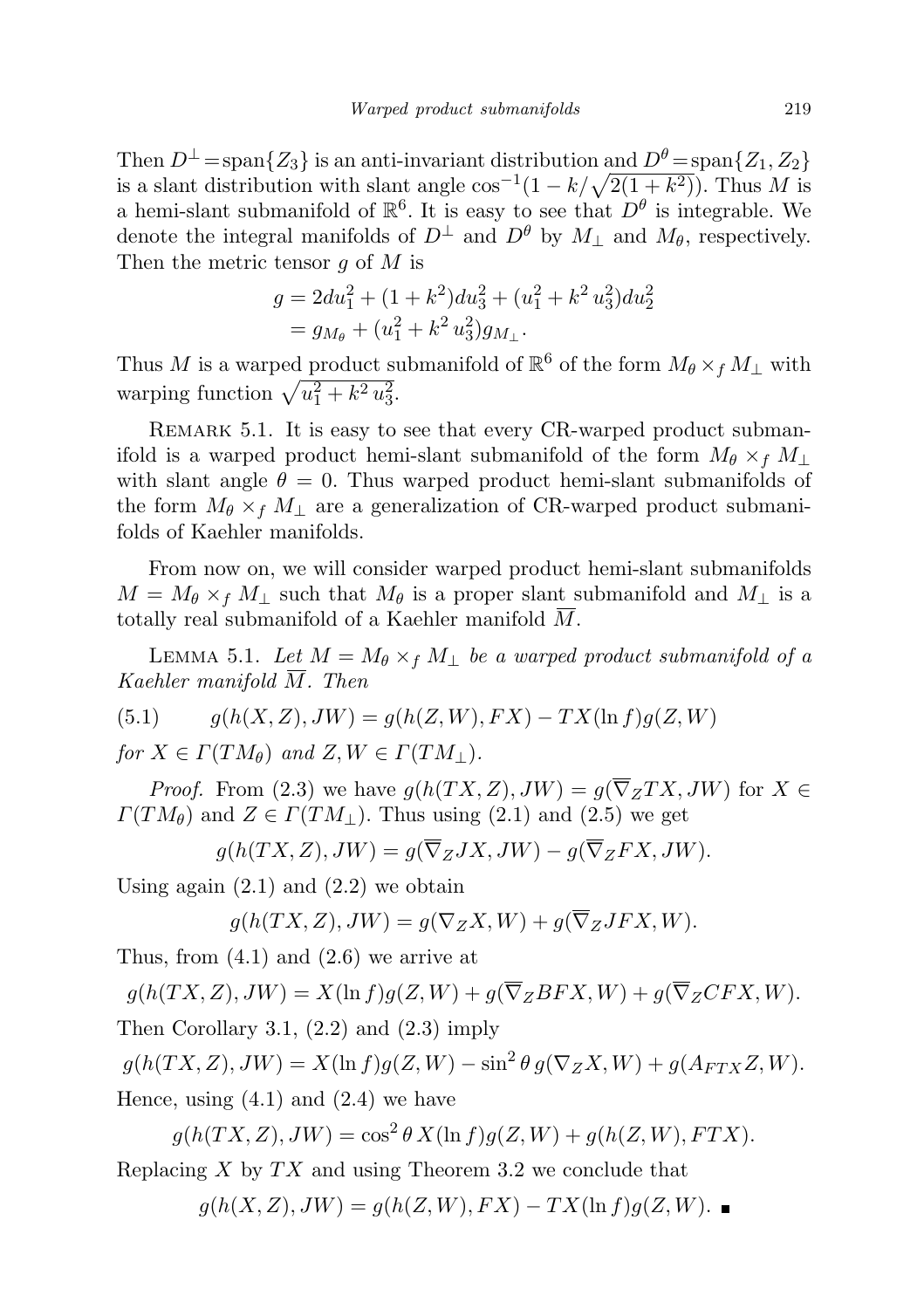We say that a hemi-slant submanifold is *mixed geodesic* if

$$
(5.2) \t\t\t h(X,Z) = 0
$$

for every  $X \in \Gamma(D^{\theta})$  and  $Z \in \Gamma(D^{\perp})$ .

Next, we give a characterization of warped product hemi-slant submanifolds of the form  $M_{\theta} \times_f M_{\perp}$ . First recall that we have the following result of Hiepko  $[12]$  (cf.  $[10,$  Remark 2.1]): Let  $D_1$  be a vector subbundle in the tangent bundle of a Riemannian manifold  $M$  and  $D_2$  be its normal bundle. Suppose that the two distributions are involutive. Denote the integral manifolds of  $D_1$  and  $D_2$  by  $M_1$  and  $M_2$ , respectively. Then M is locally isometric to a warped product  $M_1 \times_f M_2$  if the integral manifold  $M_1$  is totally geodesic and the integral manifold  $M_2$  is an extrinsic sphere, i.e.,  $M_2$  is a totally umbilical submanifold with parallel mean curvature vector.

THEOREM 5.1. Let M be a mixed geodesic proper hemi-slant submanifold of a Kaehler manifold  $\overline{M}$ . Then M is a locally warped product submanifold of the form  $M_{\theta} \times_f M_{\perp}$  if and only if

 $A_{JZ}Y = 0$  and  $A_{FTY}Z = -\cos^2\theta Y(\mu)Z$ ,  $\forall Y \in \Gamma(D^{\theta})$ ,  $Z \in \Gamma(D^{\perp})$ ,

where  $\mu$  is a function on M such that  $W(\mu) = 0$  for every  $W \in \Gamma(D^{\perp}).$ 

*Proof.* Let  $M = M_{\theta} \times_f M_{\perp}$  be a warped product submanifold of M. Then  $M_{\theta}$  is totally geodesic in M. Thus  $\nabla_X Y \in \Gamma(TM_{\theta})$ . Then from Theorem 3.7 we have

$$
g(A_{JZ}TY, X) = g(A_{FTY}Z, X).
$$

Since M is mixed geodesic, using  $(2.4)$  we get  $q(A_{JZ}TY, X) = 0$ , which shows that  $A_{JZ}TY$  has no components in  $TM_{\theta}$ . On the other hand, we get

$$
g(A_{JZ}TY,W) = g(h(TY,W),JZ) = 0
$$

since M is mixed geodesic. Thus  $A_{JZ}TY = 0$ . Replacing Y by TY, and using Theorem 3.2, we have  $A_{JZ}Y = 0$ . Then using (5.1) we obtain

$$
g(h(W, Z), FTY) = -\cos^2 \theta Y(\ln f)g(Z, W).
$$

Since M mixed geodesic implies  $A_{FTY}W \in \Gamma(D^{\perp})$ , we conclude that  $\mu =$ In f. Let us prove the converse. Suppose that  $M$  is a mixed geodesic hemislant submanifold such that

$$
A_{JZ}Y = 0
$$
 and  $A_{FTY}Z = -\cos^2 \theta Y(\mu)Z$ ,  $\forall Y \in \Gamma(D^{\theta}), Z \in \Gamma(D^{\perp}).$ 

Then from Theorem 3.7,  $D^{\theta}$  is integrable and its integral manifold is totally geodesic in M. Also, from Theorem 3.5,  $D^{\perp}$  is always integrable in M. Let  $M_{\perp}$  and  $M_{\theta}$  be the integral manifolds of  $D^{\perp}$  and  $D^{\theta}$ , respectively. We denote the second fundamental form of  $M_{\perp}$  in M by  $h_2$ . Then from (2.2) we get  $g(h_2(Z,W), X) = g(\overline{\nabla}_Z W, X)$  for  $Z, W \in \Gamma(D^{\perp})$  and  $X \in \Gamma(D^{\theta})$ . Using (2.1) and (2.5) we obtain  $g(h_2(Z, W), X) = g(\overline{\nabla}_Z JW, TX) + g(\overline{\nabla}_Z JW, FX).$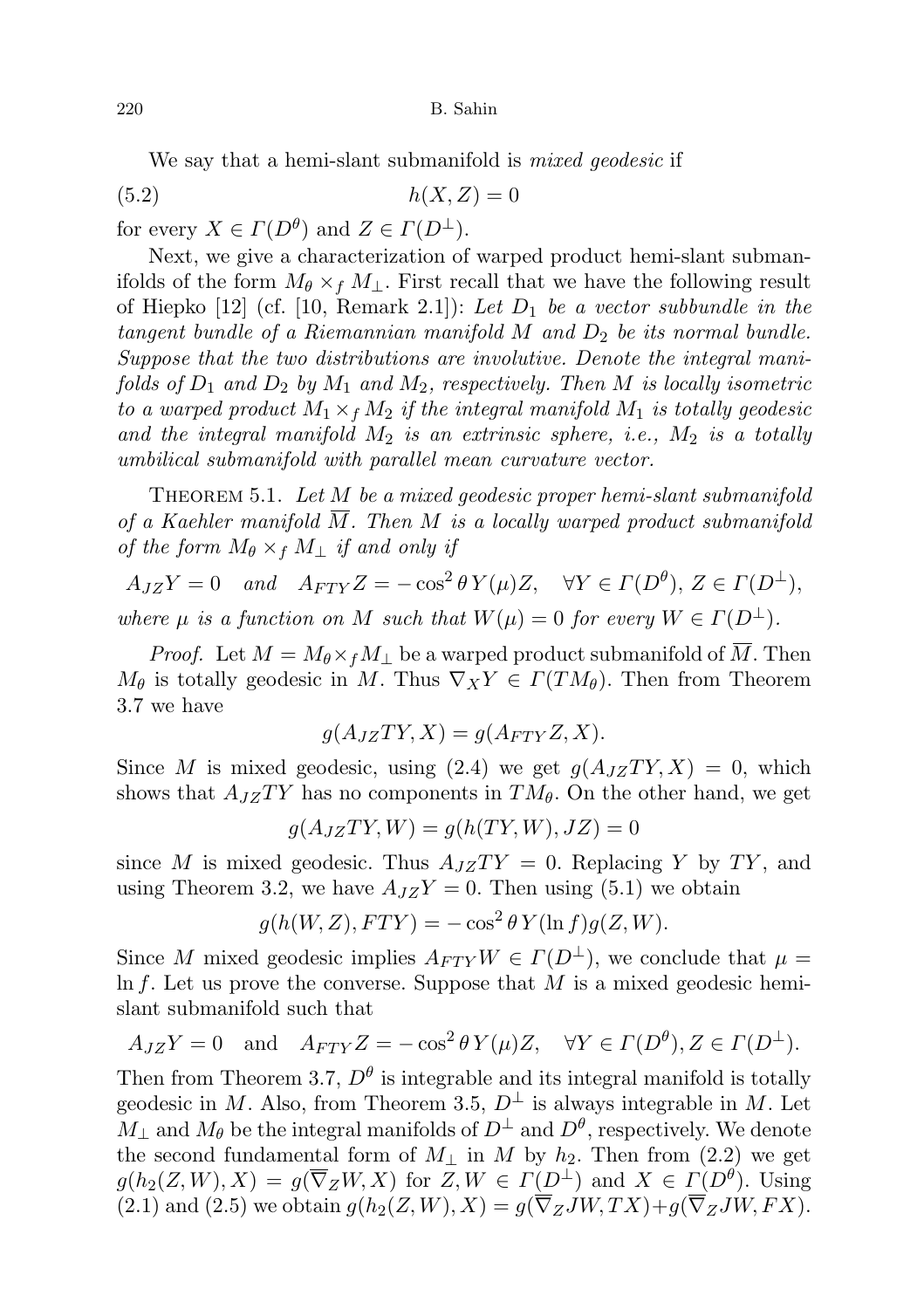Then taking into account that A is self-adjoint,  $(2.1)$  and  $(2.3)$  imply

$$
g(h_2(Z,W),X) = -g(A_{JW}TX,Z) - g(\overline{\nabla}_Z W, JFK).
$$

By assumption, we have  $A_{JW}TX = 0$ . Thus using (2.6) and (2.2) we obtain

$$
g(h_2(Z,W),X) = -g(\nabla_Z W,BFX) - g(h(Z,W),CFX).
$$

Here, considering Corollary 3.1 we have

$$
g(h_2(Z,W),X) = \sin^2 \theta g(\nabla_Z W, X) + g(h(Z,W), FTX).
$$

Hence, we arrive at

$$
g(h_2(Z, W), X) = \sin^2 \theta \, g(h_2(Z, W), X) + g(h(Z, W), FTX).
$$

As a result,

$$
g(h_2(Z, W), X) = \sec^2 \theta g(A_{FTX}Z, W).
$$

Thus, by hypothesis,

$$
g(h_2(Z, W), X) = -X(\mu)g(Z, W),
$$

which shows that  $M_{\perp}$  is totally umbilical in M. Moreover, by direct computations, we get

$$
g(\nabla_Z \operatorname{grad} \mu, X) = g(\nabla_Z \operatorname{grad} \mu, X)
$$
  
\n
$$
= [Zg(\operatorname{grad} \mu, X) - g(\operatorname{grad} \mu, \nabla_Z X)]
$$
  
\n
$$
= [Z(X(\mu)) - [Z, X] \mu - g(\operatorname{grad} \mu, \nabla_X Z)]
$$
  
\n
$$
= [[Z, X] \mu + X(Z(\mu)) - [Z, X] \mu - g(\operatorname{grad} \mu, \nabla_X Z)]
$$
  
\n
$$
= [X(Z(\mu)) - g(\operatorname{grad} \mu, \nabla_X Z)].
$$

Since  $Z(\mu) = 0$ , we obtain

$$
g(\nabla_Z \operatorname{grad} \mu, X) = g(\operatorname{grad} \mu, \nabla_X Z).
$$

On the other hand, since grad  $\mu \in \Gamma(TM_{\theta})$  and  $M_{\theta}$  is totally geodesic in M, it follows that  $\nabla_X Z \in \Gamma(TM_\perp)$  for  $X \in \Gamma(D^\theta)$  and  $Z \in \Gamma(D^\perp)$ . Hence  $g(\nabla_Z \text{grad }\mu, X) = 0$ . Then the spherical condition is also satisfied, that is,  $M_{\perp}$  is an extrinsic sphere in M. Thus we conclude that M is a warped product and the proof is complete.

REMARK 5.2. We note that the condition  $(5.2)$  in Theorem 5.1 is meaningless for CR-warped product submanifolds of Kaehler manifolds, because, from Lemma 4.1(5) of [7], it follows that any mixed geodesic CR-warped product submanifold is a CR-product. But that result is not true for mixed geodesic hemi-slant submanifolds. In the following we present an example of a mixed geodesic warped product hemi-slant submanifold which is not trivial.

EXAMPLE 5.2. Let M be a submanifold of  $\mathbb{R}^8$  given by  $\chi(u, v, \theta) = (u, v, \cos v, \sin v, 0, u \sin \theta, 0, u \cos \theta)$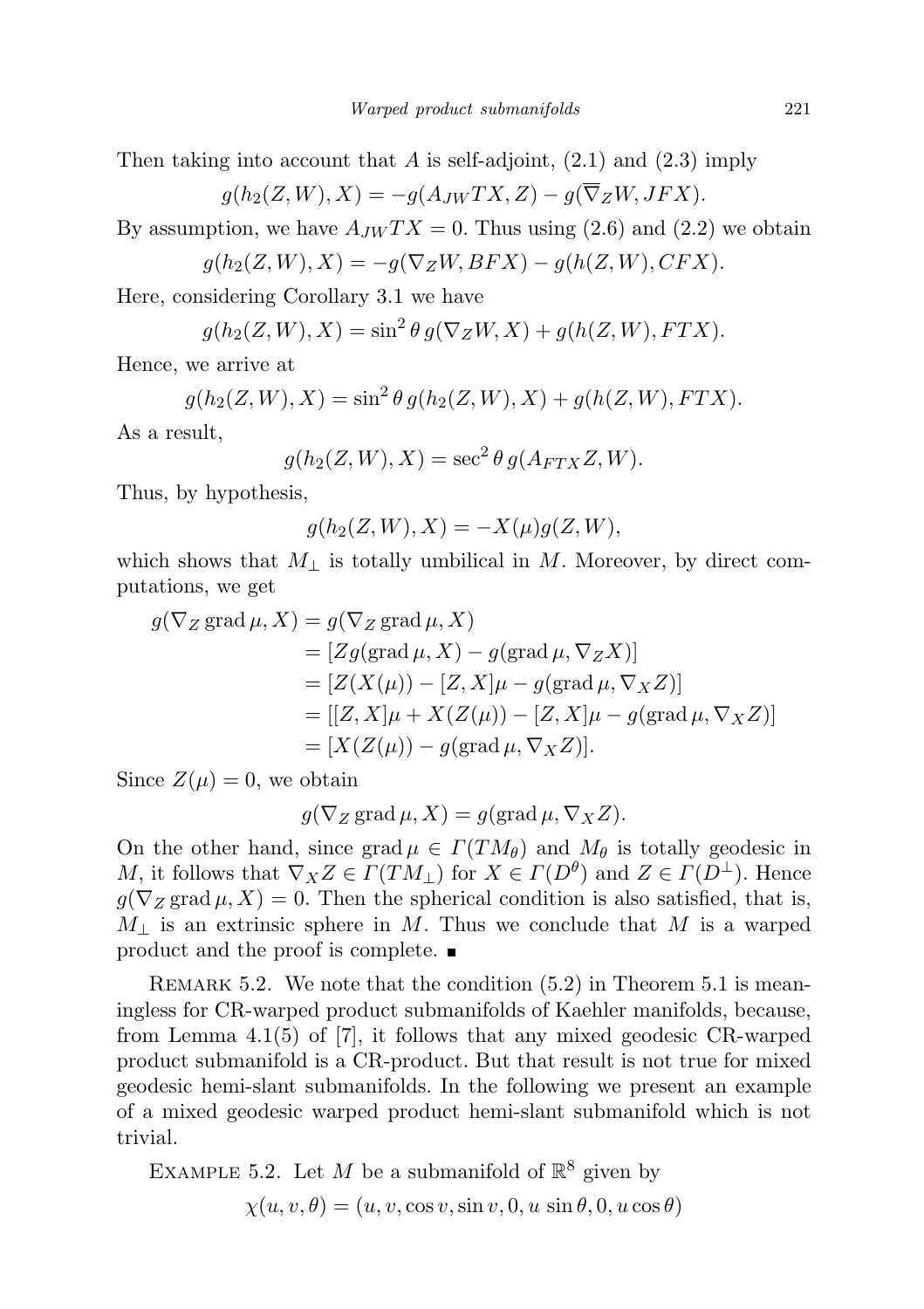### 222 B. Sahin

for  $\theta \in (0, \pi/2), u \neq 0$ , and  $v \neq 0$ . Then the tangent bundle TM is spanned by

$$
Z_1 = \frac{\partial}{\partial x_1} + \sin \theta \frac{\partial}{\partial x_6} + \cos \theta \frac{\partial}{\partial x_8},
$$
  
\n
$$
Z_2 = \frac{\partial}{\partial x_2} - \sin v \frac{\partial}{\partial x_3} + \cos v \frac{\partial}{\partial x_4},
$$
  
\n
$$
Z_3 = u \cos \theta \frac{\partial}{\partial x_6} - u \sin \theta \frac{\partial}{\partial x_8}.
$$

Then it is easy to see that  $D^{\varphi} = \text{span}\{Z_1, Z_2\}$  is a slant distribution with slant angle  $\varphi = \pi/3$ . It is also easy to show that  $D^{\perp} = \text{span}\{Z_3\}$  is an anti-invariant distribution. Thus  $M$  is a hemi-slant submanifold. Moreover, we can see that  $D^{\varphi}$  and  $D^{\perp}$  are integrable. Denote the integral manifolds of  $D^{\varphi}$  and  $D^{\perp}$  by  $M_{\varphi}$  and  $M_{\perp}$ , respectively. Then the metric tensor of M is

$$
g = 2du^2 + 2dv^2 + u^2d\theta^2.
$$

Hence we have

$$
g = g_{M\varphi} + u^2 g_{M_\perp}.
$$

Thus M is a warped product hemi-slant submanifold of  $\mathbb{R}^8$  with warping function  $f = u$ . On the other hand, the normal bundle  $TM^{\perp}$  is spanned by

$$
W_1 = \sin \theta \frac{\partial}{\partial x_5} + \cos \theta \frac{\partial}{\partial x_7}, \qquad W_2 = -\frac{\partial}{\partial x_1} + \sin \theta \frac{\partial}{\partial x_6} + \cos \theta \frac{\partial}{\partial x_8},
$$
  
\n
$$
W_3 = \cos v \frac{\partial}{\partial x_2} - \frac{\partial}{\partial x_4}, \qquad W_4 = \sin v \frac{\partial}{\partial x_2} + \frac{\partial}{\partial x_3},
$$
  
\n
$$
W_5 = -u \cos \theta \frac{\partial}{\partial x_5} + u \sin \theta \frac{\partial}{\partial x_7}.
$$

Then using the Gauss formula, we have

$$
h(Z_1, Z_2) = 0
$$
,  $h(Z_1, Z_3) = 0$ ,  $h(Z_2, Z_3) = 0$ ,  $h(Z_1, Z_1) = 0$ 

and

$$
h(Z_2, Z_2) = \frac{\sin v}{1 + \cos^2 v} W_3 - \frac{\cos v}{1 + \sin^2 v} W_4, \quad h(Z_3, Z_3) = -\frac{u}{2} W_2.
$$

Thus, M is mixed geodesic, but it is neither totally geodesic nor totally umbilical.

LEMMA 5.2. Let  $M$  be a warped product hemi-slant submanifold of a Kaehler manifold  $\overline{M}$  of the form  $M_{\theta} \times_f M_{\perp}$ . Then

$$
(5.3) \qquad \qquad g(h(X,Y),JZ) = g(h(X,Z),FY)
$$

for  $X, Y \in \Gamma(TM_{\theta})$  and  $Z \in \Gamma(TM_{\perp}).$ 

*Proof.* From (2.2) we have  $g(h(X, Y), JZ) = g(\overline{\nabla}_X Y, JZ)$ . Then using (2.1) we get  $g(h(X, Y), JZ) = -g(\overline{\nabla}_X JY, Z)$ . Hence,  $g(h(X, Y), JZ) =$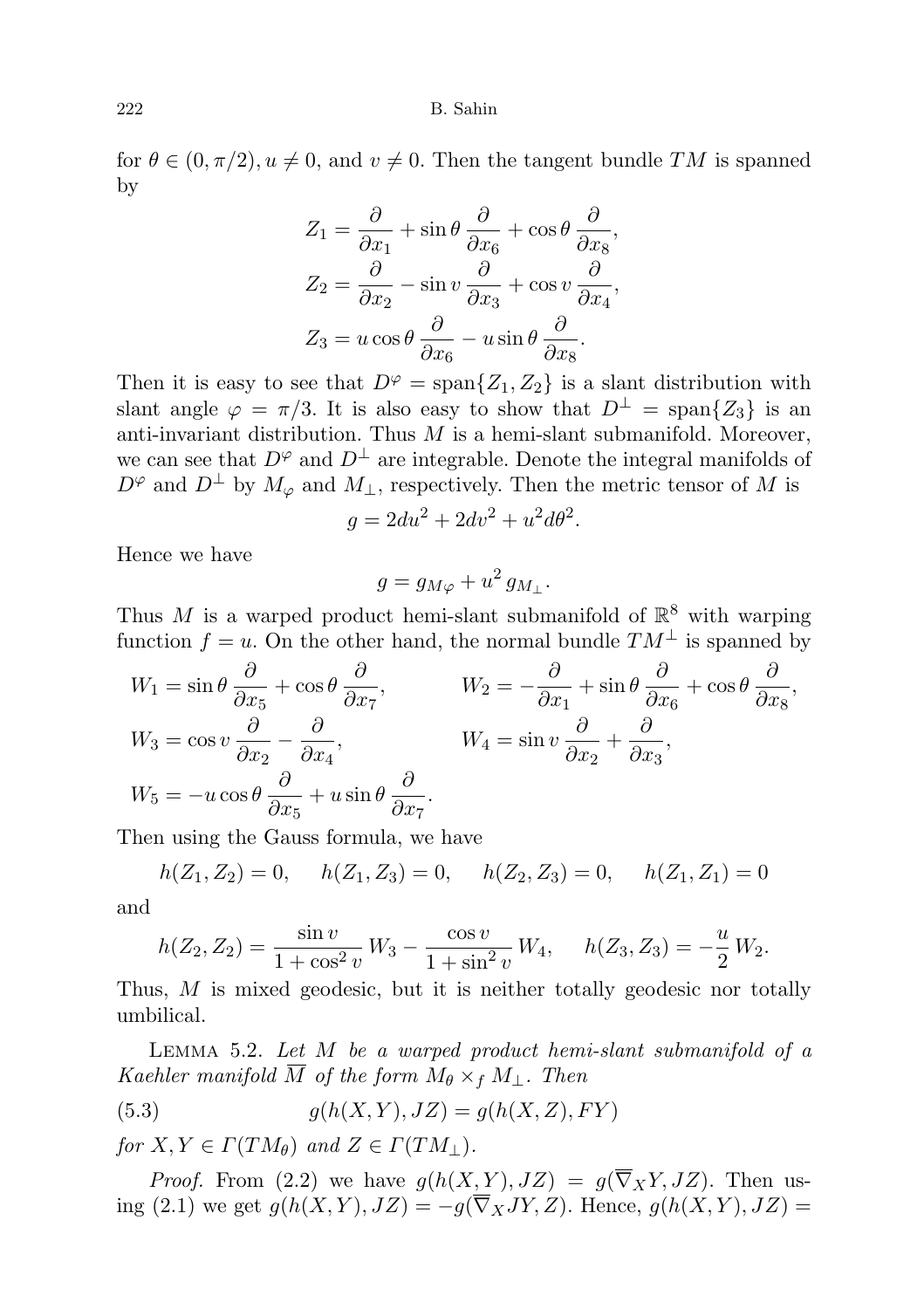$g(JY, \overline{\nabla}_X Z)$ . Thus, from (2.5) we derive  $g(h(X, Y), JZ) = g(TY, \nabla_X Z) +$  $g(h(X, Z), FY)$ . Then (4.1) implies (5.3).

Let M be an  $(m + n)$ -dimensional proper hemi-slant submanifold of a Kaehler manifold  $\overline{M}^{m+n}$ . Then we choose a canonical orthonormal frame  $\{e_1,\ldots,e_m,\overline{e}_1,\ldots,\overline{e}_n,Je_1,\ldots,Je_m,e_1^*,\ldots,e_n^*\}$  of  $\overline{M}$  such that, restricted to M,  $e_1, \ldots, e_m, \overline{e}_1, \ldots, \overline{e}_n$  are tangent to M. Then  $\{e_1, \ldots, e_m, \overline{e}_1, \ldots, \overline{e}_n\}$ form an orthonormal frame of M. We can take  $\{e_1, \ldots, e_m, \overline{e}_1, \ldots, \overline{e}_n\}$  in such a way that  $\{e_1, \ldots, e_m\}$  form an orthonormal frame of  $D^{\perp}$  and  $\{\overline{e}_1, \ldots, \overline{e}_n\}$ form an orhonormal frame of  $D^{\theta}$ , where  $\dim(D^{\perp}) = m$  and  $\dim(D^{\theta}) = n$ . We can take  $\{Je_1, \ldots, Je_m, e_1^*, \ldots, e_n^*\}$  in such a way that  $\{Je_1, \ldots, Je_n\}$ form an orthonormal frame of  $J(D^{\perp})$  and  $\{e_1^*, \ldots, e_n^*\}$  form an orthonormal frame of  $F(D^{\theta})$ . It is known that a proper slant submanifold is always even-dimensional. Hence,  $n = 2p$ . Then we can choose orthonormal frames  $\{\bar{e}_1,\ldots,\bar{e}_{2p}\}\$  of  $D^{\theta}$  and  $\{e_1^*,\ldots,e_n^*\}\$  of  $F(D^{\theta})$  in such a way that

$$
\overline{e}_1 = \sec \theta T \overline{e}_1, \ldots, \overline{e}_{2p} = \sec \theta T \overline{e}_{2p-1}, \n e_1^* = \csc \theta F \overline{e}_1, \ldots, e_{2p}^* = \csc \theta F \overline{e}_{2p},
$$

where  $\theta$  is the slant angle. We note that such an orthonormal frame is called an adapted frame [6].

THEOREM 5.2. Let M be an  $(m+n)$ -dimensional mixed geodesic warped product submanifold of the form  $M_{\theta} \times_f M_{\perp}$  in a Kaehler manifold  $\overline{M}^{m+n}$ , where  $M_{\theta}$  is a proper slant submanifold and  $M_{\perp}$  is a totally real submanifold of  $\overline{M}^{m+n}$ . Then

(i) The squared norm of the second fundamental form of M satisfies

(5.4) 
$$
||h||^2 \ge m \cot^2 \theta \, ||\nabla(\ln f)||^2, \quad \dim(M_\perp) = m.
$$

(ii) If equality holds identically in (5.4), then  $M_{\theta}$  is a totally geodesic submanifold and  $M_2$  is a totally umbilical submanifold of  $\overline{M}$ . Moreover,  $M$  is never a minimal submanifold of  $M$ .

Proof. Since

$$
||h||^2 = ||h(D^{\theta}, D^{\theta})||^2 + ||h(D^{\perp}, D^{\perp})||^2 + 2||h(D^{\theta}, D^{\perp})||^2,
$$

if M is mixed geodesic we have

$$
||h||^{2} = \sum_{k=1}^{m+2p} \sum_{i,j=1}^{m} g(h(e_i, e_j), \tilde{e}_k)^{2} + \sum_{k=1}^{m+2p} \sum_{r,s=1}^{2p} g(h(\overline{e}_r, \overline{e}_s), \tilde{e}_k)^{2},
$$

where  $\{\tilde{e}_k\}$  is an orthonormal basis of  $TM^{\perp}$ . Now, considering the adapted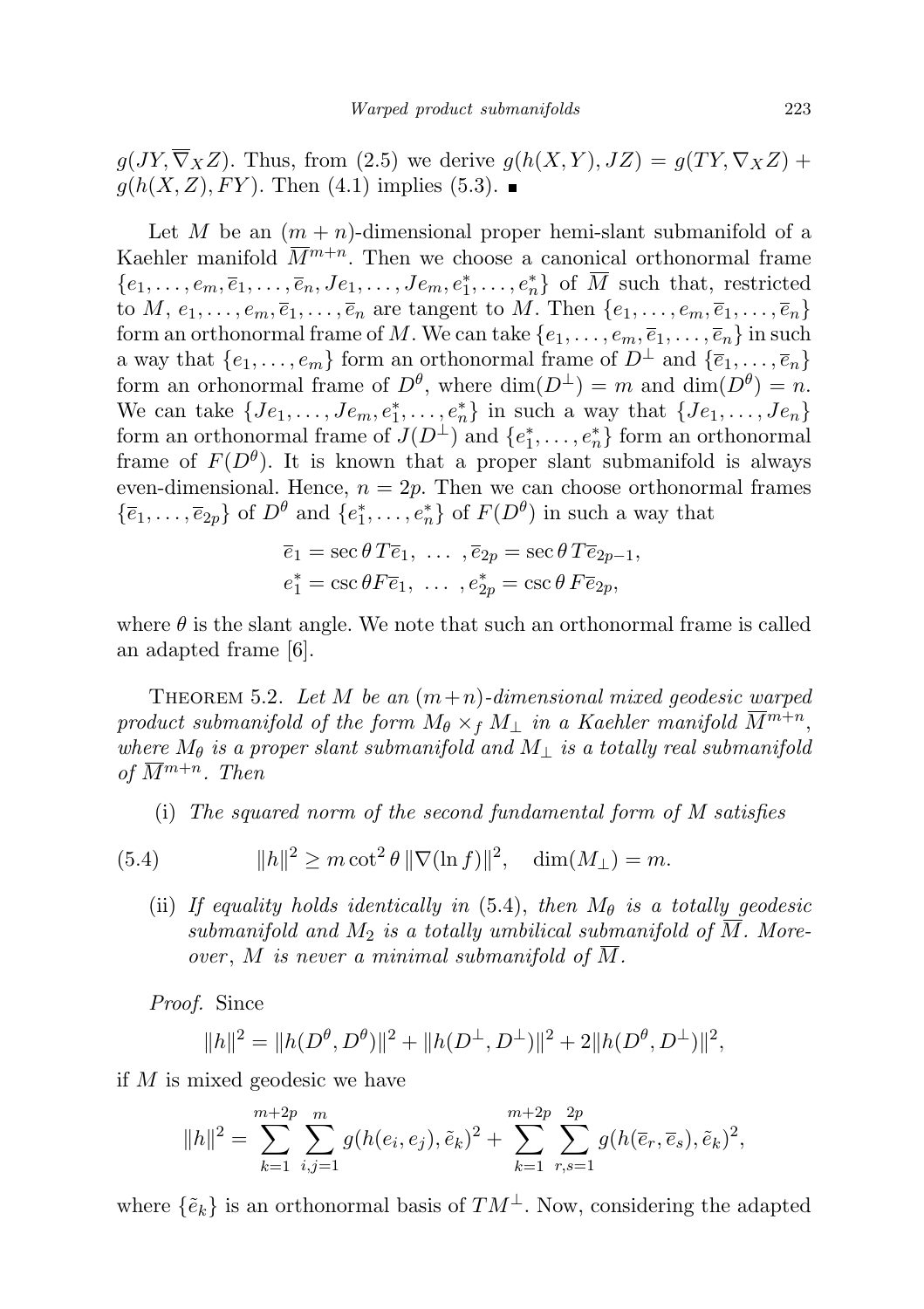frame, we can rewrite the above equation as

$$
||h||^2 = \sum_{l=1}^m \sum_{i,j=1}^m g(h(e_i, e_j), Je_l)^2 + \sum_{a=1}^{2p} \sum_{i,j=1}^m g(h(e_i, e_j), \csc \theta \, F\overline{e}_a)^2
$$
  
+ 
$$
\sum_{l=1}^m \sum_{r,s=1}^{2p} g(h(\overline{e}_r, \overline{e}_s), Je_l)^2 + \sum_{a=1}^{2p} \sum_{r,s=1}^{2p} g(h(\overline{e}_r, \overline{e}_s), \csc \theta \, F\overline{e}_a)^2.
$$

Then, from  $(5.1)$  and  $(5.3)$ , we obtain

$$
||h||^2 = \sum_{l=1}^m \sum_{i,j=1}^m g(h(e_i, e_j), Je_l)^2 + \sum_{a=1}^{2p} \sum_{i,j=1}^m \csc^2 \theta (T \overline{e}_a (\ln f))^2 g(e_i, e_j)^2
$$
  
+ 
$$
\sum_{a=1}^{2p} \sum_{r,s=1}^{2p} g(h(\overline{e}_r, \overline{e}_s), \csc \theta F \overline{e}_a)^2.
$$

Hence,

(5.5) 
$$
||h||^{2} = \sum_{l=1}^{m} \sum_{i,j=1}^{m} g(h(e_{i}, e_{j}), Je_{l})^{2} + m \sum_{a=1}^{2p} \csc^{2} \theta (T \overline{e}_{a}(\ln f))^{2} + \sum_{a=1}^{2p} \sum_{r,s=1}^{2p} g(h(\overline{e}_{r}, \overline{e}_{s}), \csc \theta F \overline{e}_{a})^{2}.
$$

On the other hand, by direct computations, using adapted frame, we get

$$
\sum_{a=1}^{2p} \csc^2 \theta (T \overline{e}_a (\ln f))^2
$$
  
=  $[T \overline{e}_1 (\ln f)]^2 \csc^2 \theta + [\sec \theta T^2 \overline{e}_1 (\ln f)]^2 \csc^2 \theta$   
+  $[T \overline{e}_2 (\ln f)]^2 \csc^2 \theta + [\sec \theta T^2 \overline{e}_2 (\ln f)]^2 \csc^2 \theta + \cdots$   
+  $[T \overline{e}_{2p-1} (\ln f)]^2 \csc^2 \theta + [\sec \theta T^2 \overline{e}_{2p-1} (\ln f)]^2 \csc^2 \theta.$ 

Then, rearranging this equation and using Theorem 3.2, we arrive at

$$
\sum_{a=1}^{2p} \csc^2 \theta (T \overline{e}_a (\ln f))^2
$$
  
=  $[\sec \theta T \overline{e}_1 (\ln f)]^2 \cos^2 \theta \csc^2 \theta + [\cos \theta \overline{e}_1 (\ln f)]^2 \csc^2 \theta$   
+  $[\sec \theta T \overline{e}_2 (\ln f)]^2 \cos^2 \theta \csc^2 \theta + [\cos \theta \overline{e}_2 (\ln f)]^2 \csc^2 \theta + \cdots$   
+  $[\sec \theta T \overline{e}_{2p-1} (\ln f)]^2 \cos^2 \theta \csc^2 \theta + [\cos \theta \overline{e}_{2p-1} (\ln f)]^2 \csc^2 \theta.$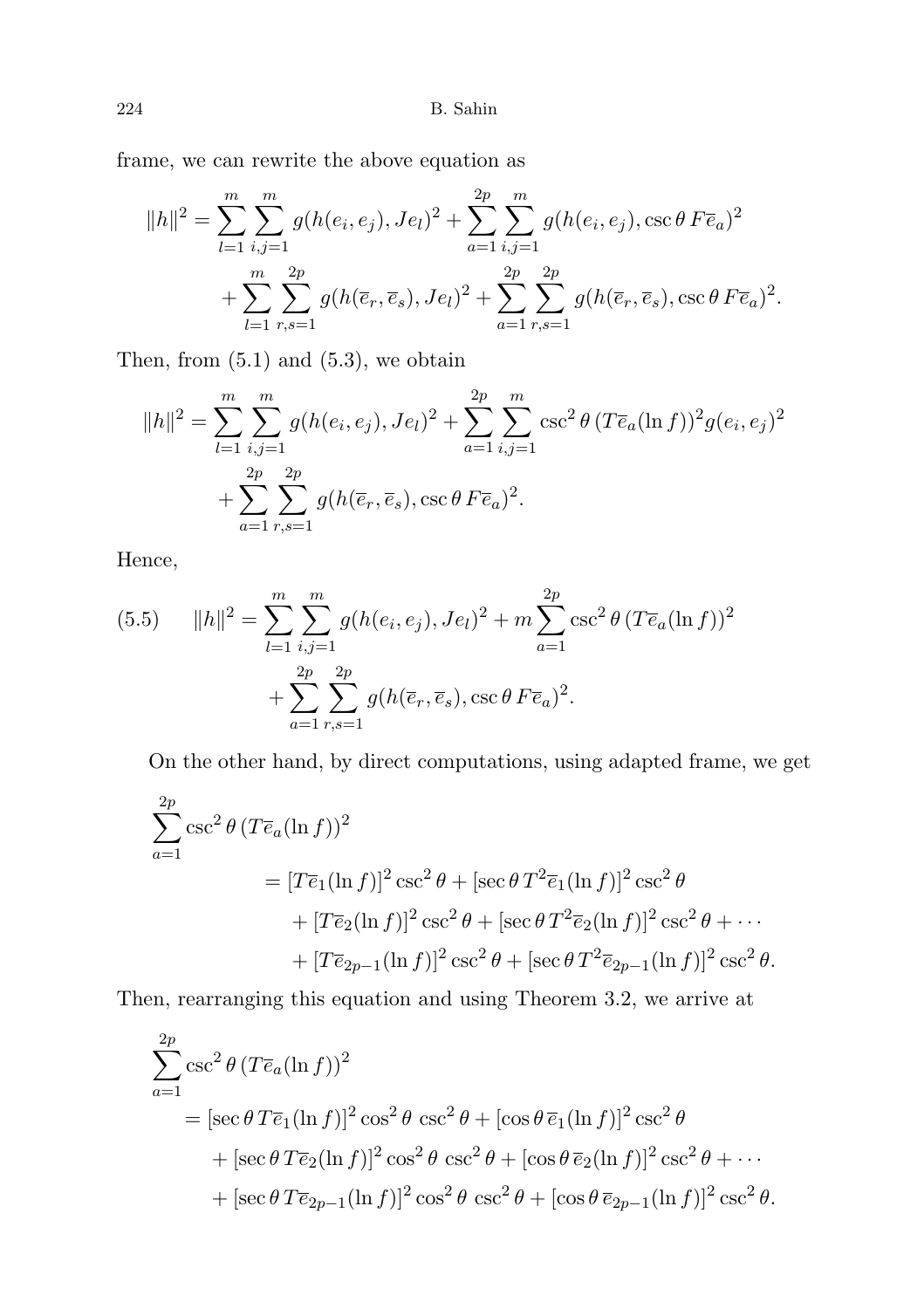Hence we get

(5.6) 
$$
\sum_{a=1}^{2p} \csc^2 \theta (T \overline{e}_a(\ln f))^2 = \cot^2 \theta \|\nabla(\ln f)\|^2.
$$

Thus using (5.6) in (5.5) we obtain the inequality (5.4). If equality holds in  $(5.4)$ , we have

$$
(5.7)\ \sum_{l=1}^{m} \sum_{i,j=1}^{m} g(h(e_i, e_j), Je_l)^2 = 0, \quad \sum_{a=1}^{2p} \sum_{r,s=1}^{2p} g(h(\overline{e}_r, \overline{e}_s), \csc \theta \, F \overline{e}_a)^2 = 0.
$$

Since  $M$  is mixed geodesic, from  $(5.3)$  we also have

(5.8) 
$$
g(h(X,Y),JZ) = 0, \quad \forall X,Y \in \Gamma(TM_{\theta}), Z \in \Gamma(TM_{\perp}).
$$

Since  $M_\theta$  is totally geodesic in M, the second condition of (5.7) and (5.8) imply that  $M_{\theta}$  is totally geodesic in  $\overline{M}$ . On the other hand, the first condition of (5.7) implies

$$
h(Z, W) \in \Gamma(F(D^{\theta})).
$$

From (5.1) we get

(5.9) 
$$
g(h(Z, W), FX) = TX(\ln f)g(Z, W)
$$

for  $Z, W \in \Gamma(T_{\perp})$  and  $X \in \Gamma(TM_{\theta})$ . These equations imply that  $M_{\perp}$  is totally umbilical in  $\overline{M}$ . Moreover, from (5.9) and (5.6) we conclude that if M is minimal, then  $\|\nabla(\ln f)\|^2 = 0$ , which is a contradiction.

REMARK 5.3. It is well known that the semi-slant submanifolds were introduced as a generalization of proper slant and proper CR-submanifolds. From Theorem 4.1, it follows that the semi-slant submanifolds in the sense of N. Papaghiuc are not useful to generalize the CR-warped products. But, from Remark 5.1 and Examples 5.1–5.2, one can conclude that warped product hemi-slant submanifolds of the form  $M_{\theta} \times_f M_{\perp}$  are a generalization of CR-warped products in Kaehler manifolds.

#### References

- [1] A. Bejancu, *Geometry of CR-Submanifolds*, Kluwer, Dordrecht, 1986.
- [2] R. L. Bishop and B. O'Neill, Manifolds of negative curvature, Trans. Amer. Math. Soc. 145 (1969), 1–49.
- [3] V. Bonanzinga and K. Matsumoto, Warped product CR-submanifolds in locally conformal Kaehler manifold, Period. Math. Hungar. 48 (2004), 207–221.
- [4] J. L. Cabrerizo, A. Carriazo, L. M. Fernández and M. Fernández, Semi-slant submanifolds of a Sasakian manifold, Geom. Dedicata 78 (1999), 183–199.
- [5] A. Carriazo, Bi-slant immersions, in: Proc. ICRAMS 2000, Kharagpur, India, 2000, 88–97.
- [6] B. Y. Chen, Geometry of Slant Submanifolds, Katholieke Universiteit Leuven, Leuven, 1990.